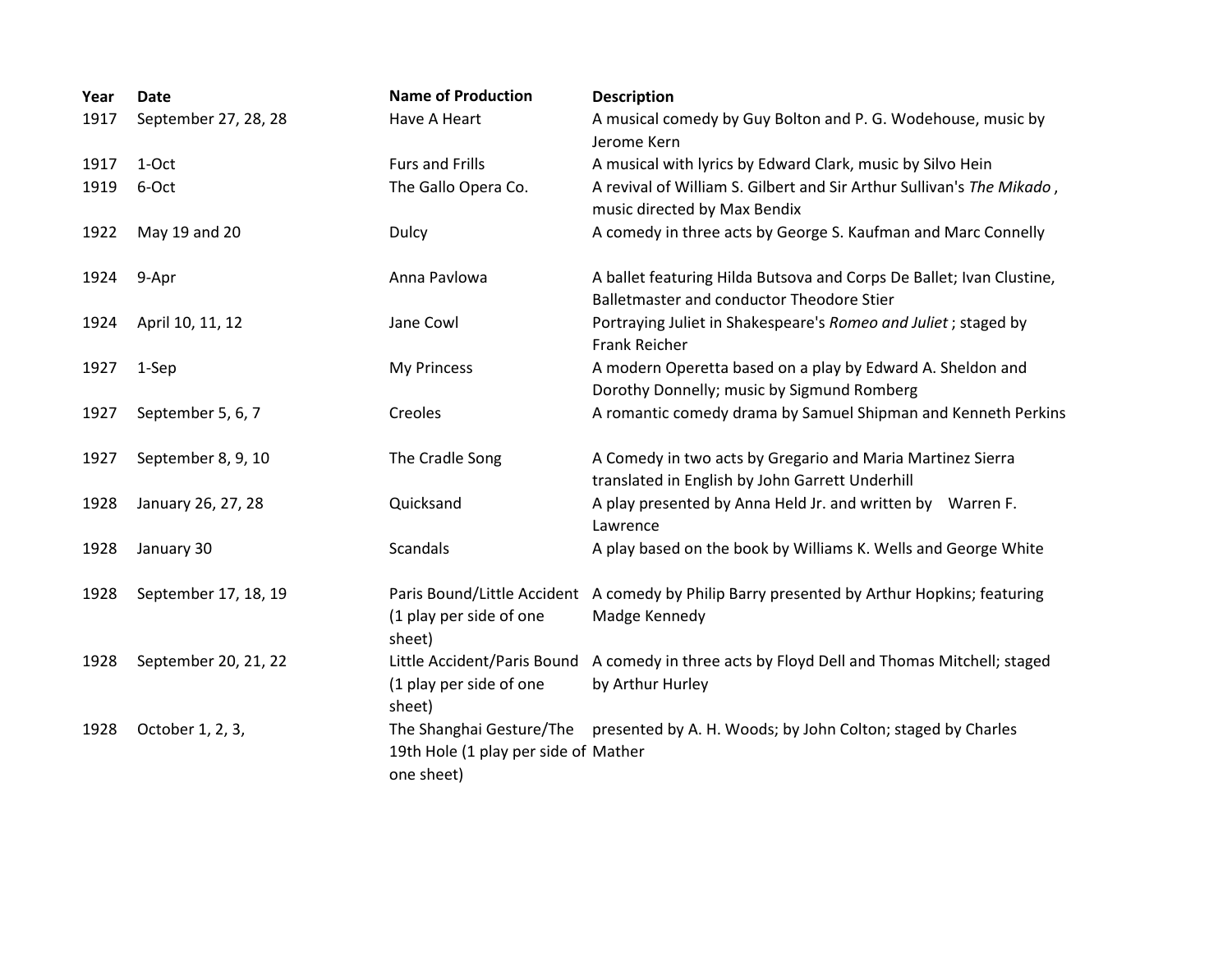| 1928         | October 4, 5, 6                         | The 19th Hole/The<br>Shanghai Gesture (1 play<br>per side of one sheet) | Domestic comedy by and with Frank Craven; presented by A. L.<br>Erlanger                                                                                                                                                                         |
|--------------|-----------------------------------------|-------------------------------------------------------------------------|--------------------------------------------------------------------------------------------------------------------------------------------------------------------------------------------------------------------------------------------------|
| 1929         | January 24, 25, 26                      | Good News                                                               | A play directed by Edgar MacGregor, music by Ray Henderson                                                                                                                                                                                       |
| 1929         | January 31; February 1, 2               | <b>Greenwich Village Follies</b>                                        | Dances by Chester Hale Girls staged by Mr. Hale; orchestra under<br>the direction of Bernard Smith                                                                                                                                               |
| 1929         | September 2, 3, 4                       | Vagabond King                                                           | A play staged by Carlton Neville, dance numbers staged by Edna<br>Veralle, music arranged by Anton Heindl, orchestra directed by Jack<br>E. Lawrence                                                                                             |
| 1929         | September 23, 24, 25                    | Town Boy                                                                | presented by Charles Harris; by Marie Baumer; staged by William<br>Keighly; with Tom Douglas                                                                                                                                                     |
| 1929         | November 18, 19, 20                     | Christopher Rand                                                        | A play by Eleanor Robson Belmont and Harriet Ford; presented by<br>Leslie Buswell                                                                                                                                                                |
| 1930         | 3-Feb                                   | The Little Show                                                         | presented by William A Brady, Jr. and Dwight Deere Wiman in<br>association Tom Weatherly. Featuring Clifton Webb, Fred Allen and<br>Libby Holman                                                                                                 |
| 1930         | February 17-23                          | Flying High                                                             | A musical comedy presented by George White; based on the book<br>by B. G. DeSylva, Lew Brown, and Jack McGowan; staged by Edward<br>Clark Lilley; orchestra directed by Al Goodman                                                               |
| 1930         | May 1 and 2                             | Gambling                                                                | A comedy drama presented by George M. Cohan; staged by Sam<br>Forrest                                                                                                                                                                            |
| 1930         | November 17, 18, 19                     | Ladies of the Jury                                                      | A comedy by Fred Ballard; featuring Mrs. Fiske; staged by Harrison<br><b>Grey Fiske</b>                                                                                                                                                          |
| 1931         | January 19, 20, 21, 22, 23, 24, 25      | Nina Rosa                                                               | A musical play by Otto Harbach; music by Sigmund Romberg; lyrics<br>by Irving Caesar; with Guy Robertson, Armida, Margaret Carlisle,<br>Leonard Ceeley, et al.                                                                                   |
| 1932<br>1934 | October 10 and 11<br>November 19 and 20 | Camille<br>The Prince of Pilsen                                         | Presented by Delos Chappell, Inc; featuring Lillian Gish<br>A musical comedy presented by the New Haven Light Opera Guild;<br>music by Gustav Luders, libretto by Frank Pixley; staged by Arthur P.<br>Hoyt; orchestra conducted by Harry Berman |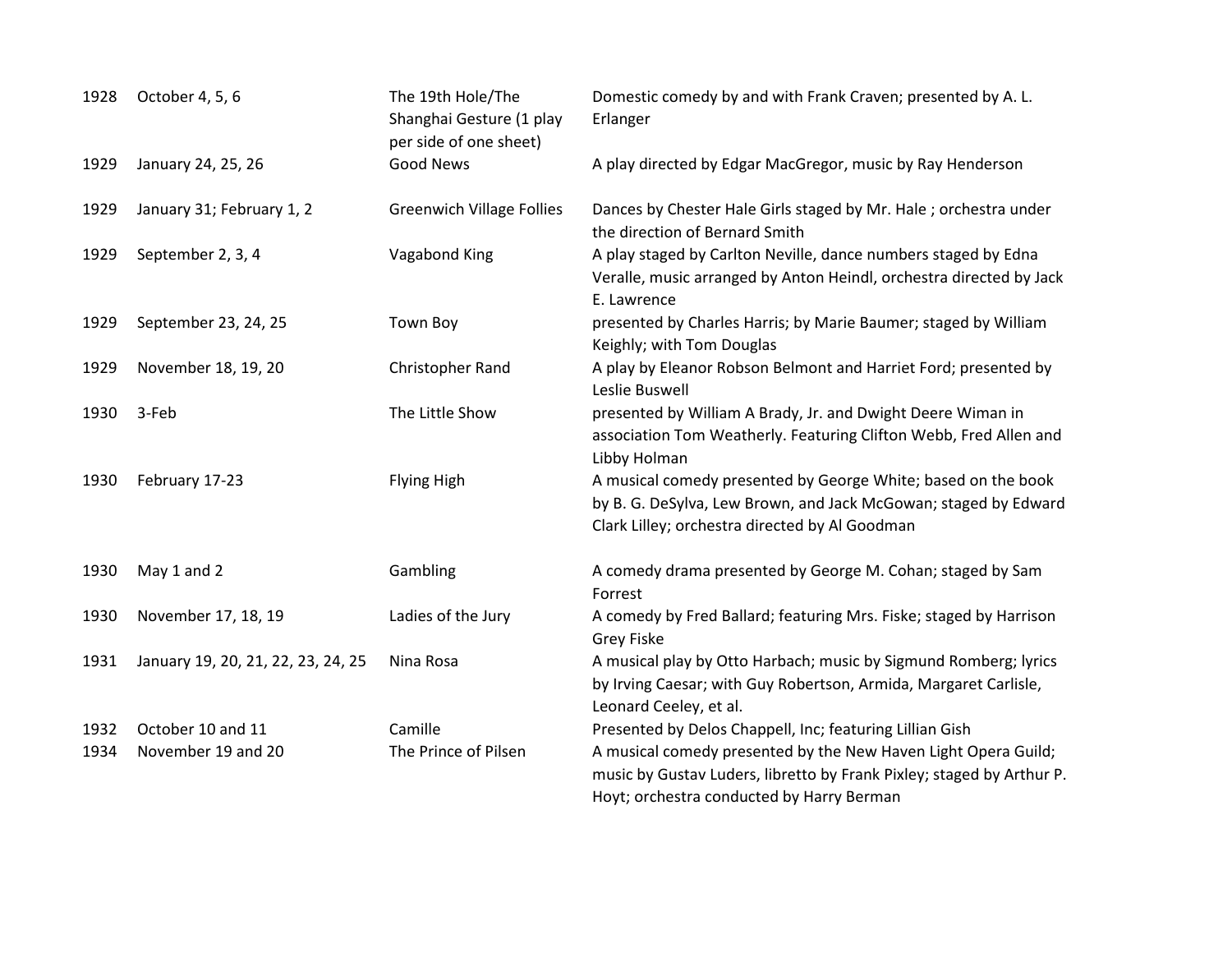| 1935 | February 21, 22, 23     | As Thousands Cheer     | A musical revue presented by Sam H. Harris; featuring Dorothy<br>Stone and Ethel Waters; with Porter Hall; by Irving Berlin and Moss<br>Hart                                                                  |
|------|-------------------------|------------------------|---------------------------------------------------------------------------------------------------------------------------------------------------------------------------------------------------------------|
| 1935 | October 25 and 26       | On Stage               | A comedy in two acts presented by Laurence Rivers, Inc.; by B. M.<br>Kaye; featuring Osgood Perkins; directed by Robert Ross                                                                                  |
| 1935 | November 18, 19, 20, 21 | Romeo and Juliet       | Staged by Guthrie McClintic; presented by Katherine Cornell; music<br>by Paul Nordoff                                                                                                                         |
| 1936 | September 17, 18, 19    | <b>Reflected Glory</b> | A comedy written and staged by George Kelly; set designed by<br>Norman Rock                                                                                                                                   |
| 1936 | October 5, 6, 7         | Stage Door             | A play by George S. Kaufman and Edna Ferber; presented by Sam H.<br>Harris                                                                                                                                    |
| 1936 | November 24, 25, 26     | Lady Precious Stream   | presented by Morris Gest; by S. I. Hsiung; with Clarence Derwent<br>and Constance Carpenter; staged by Dr. Hsiung                                                                                             |
| 1937 | February, 8             | <b>Brother Rat</b>     | A comedy by John Monks Jr. and Fred F. Finklehoffe; directed and<br>presented by George Abbott                                                                                                                |
| 1937 | April 22, 23, 24        | Dead End               | A play by Sidney Kingsley; presented by Norman Bel Geddes;<br>directed by Sidney Kingsley                                                                                                                     |
| 1937 | September 23, 24, 25    | Tovarich               | A play by Jacques Deval with English text by Robert E. Sherwood;<br>presented by Gilbert Miller featuring Marta Abba and Rodulph<br>Forster                                                                   |
| 1937 | October 14, 15, 16,     | Between the Devil      | A musical staged by Hassard Short; musical supervision by Don<br>Vorhees; featuring Jack Buchanan, Adele Dixon and Evelyn Laye                                                                                |
| 1937 | October 28, 29, 30      | King Richard II        | Dances by Chester Hale Girls staged by Mr. Hale; Orchestra under<br>the direction of Bernard Smith                                                                                                            |
| 1938 | March 3, 4, 5           | You Never Know         | Cole Porter's new musical play starring Clifton Webb, Lupe Velez<br>and Libby Holman; with Toby Wing and Rex O'Malley; adapted from<br>the book by Rowland Leigh; music by Cole Porter and Robert<br>Katscher |
| 1938 | October 13, 14, 15      | Leave it to Me         | A musical comedy based on the book written by Bella and Samuel<br>Spewack; music and lyrics by Cole Porter, featuring William Gaxton<br>and Victor Moore                                                      |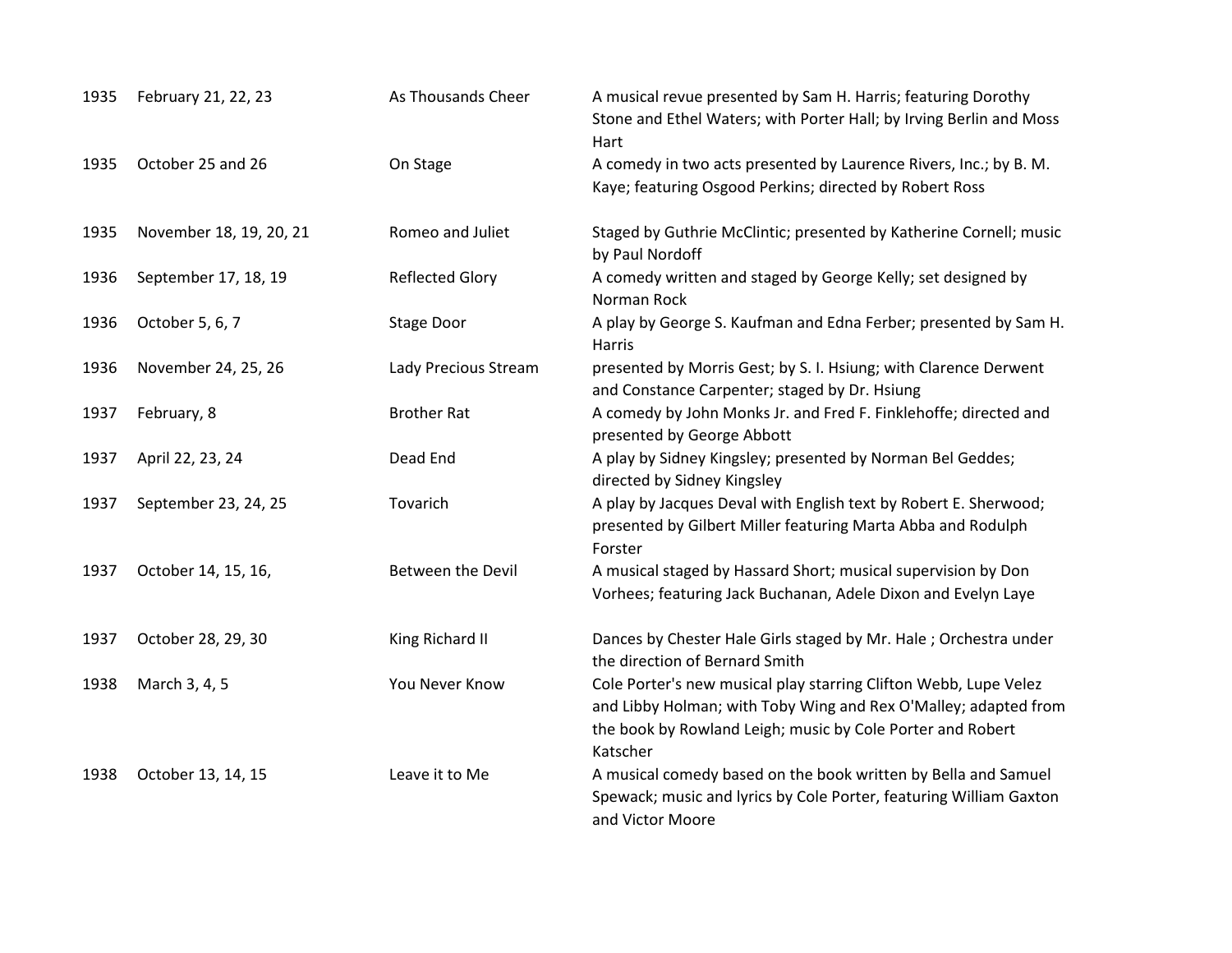| 1939 | 2-Jan                     | Pins and Needles       | A musical revue presented by I.L.G.W.U. Players; music and lyrics by<br>Harold J. Rome; staged by Charles Friedman                                             |
|------|---------------------------|------------------------|----------------------------------------------------------------------------------------------------------------------------------------------------------------|
| 1939 | 26-Jan                    | What Every Woman Wants | A Comedy by Saxon Kling and Esther Forbes; with Don Terry and<br>Viola Roache; featuring Francine Larrimore; staged by Arthur Sircom                           |
| 1939 | January 13 and 14         | Stars in your Eyes     | A play based on the book by J. P. McEvoy; lyrics by Dorothy Fields<br>and music by Arthur Schwartz, featuring Ethel Merman and Jimmy<br>Durante                |
|      | $[193-]$ 13-Mar           | The Women              | A comedy by Clare Boothe; presented by Max Gordon; staged by<br>Robert B. Sinclair                                                                             |
| 1939 | February 20, 21, 22, 1939 | I'd Rather be Right    | A musical revue by George S. Kaufman and Moss Hart; presented by<br>Sam H. Harris; music by Richard Rodgers; lyrics by Lorenz Hart;<br>featuring Taylor Holmes |
| 1939 | 16-Oct                    | No Time for Comedy     | A play by S. N. Behrman; presented by Katharine Cornell                                                                                                        |
| 1940 | January 11, 12, 13        | Two on an Island       | A new play in eleven scenes by Elmer Rice; presented by The<br>Playwrights' Company; staged by the author; settings by Jo<br>Mielziner                         |
| 1940 | February 16 and 17        | Margin for Error       | A satirical melodrama by Clare Boothe; presented by Richard<br>Aldrich and Richard Meyers; directed by Otto L. Preminger; settings<br>by Karle Amend           |
| 1940 | February 26, 27, 28       | Hamlet                 | A play by William Shakespeare presented in its entirety by Maurice<br>Evans; staged by Margaret Webster                                                        |
| 1940 | 1-Oct                     | Macbeth                | A play based on William Shakespeare's work; staged by Margaret<br>Webster featuring Maurice Evans and Judith Anderson                                          |
| 1941 | 1-Oct                     | <b>Blithe Spirit</b>   | A play presented by John C. Wilson featuring Clifton Webb, Peggy<br>Wood, Leonora Corbett and Mildred Natick                                                   |
| 1942 | 1-Sep                     | Beat the Band          | A musical comedy presented by George Abbott                                                                                                                    |
| 1945 | May 3, 4, 5               | Soldier's Wife         | A comedy by Rose Franken; featuring Martha Scott and Myron<br>McCormick                                                                                        |
| 1945 | September 13, 14, 15      | The Tempest            | Based on William Shakespeare's work; presented by Cheryl<br>Crawford and featuring Vera Zorina, Canada Lee and Arnold Moss                                     |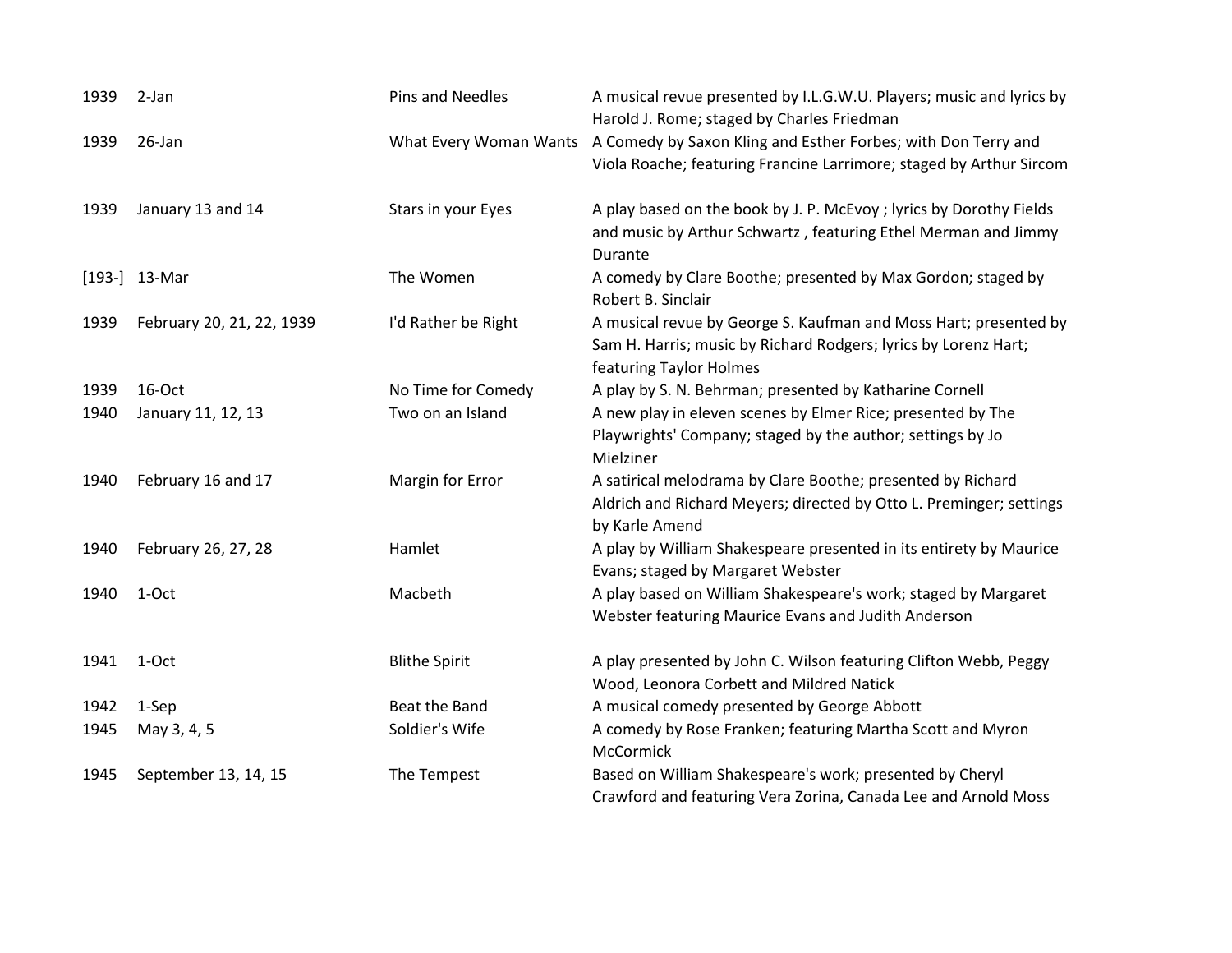| 1945 | September 27, 28, 29 | The Assassin          | A melodrama by Irwin Shaw; featuring Carly Wharton and Martin<br>Gabel, musical arrangements by David O. Selznick.                                                                 |
|------|----------------------|-----------------------|------------------------------------------------------------------------------------------------------------------------------------------------------------------------------------|
| 1945 | October 25, 26, 27   | The Day Before Spring | A musical based on the book by Alan Jay Lerner; featuring Irene<br>Manning, Bill Johnson and John Archer; music by Frederick Loewe                                                 |
| 1945 | November 8, 9, 10    | The Mermaids Singing  | A play written by John van Druten and presented by Alfred de Liagre<br>Jr.; featuring Walter Abel, Beatrice Pearson, Frieda Inescort and Lois<br>Wilson                            |
| 1945 | November 22, 23, 24  | Dream Girl            | A comedy by Elmer Rice featuring Betty Field, Wendell Corey and<br>Evelyn Varden                                                                                                   |
| 1945 | 1-Dec                | Lute Song             | A romantic musical play by Sidney Howard and Will Irwin adopted<br>from the Chinese play Pi-Pa-Ki; featuring Mary Martin; music<br>directed by Fritz Mahler                        |
| 1946 | January 24, 25, 26   | Deep are the Roots    | A play by Arnaud d'Usseau and James Gow; presented by Kermit<br>Bloomgarden and George Heller                                                                                      |
| 1946 | 1-Oct                | Happy Birthday        | A play by Anita Loos, presented by Richard Rogers and Oscar<br>Hammerstein 2nd; featuring Helen Hayes                                                                              |
| 1946 | November 21, 22, 23  | <b>Twilight Alley</b> | A play written by John Latouche, presented by Perry Watkins and<br>John R. Sheppard Jr.; featuring Alfred Drake, Libby Holman and Zero<br>Mostel; music by Duke Ellington          |
| 1946 | November 21, 22, 23  | Call Me Mister        | A musical revue by Harold Rome; dances by John Wray; orchestra<br>conducted by Arthur Lief                                                                                         |
| 1946 | December 12, 13, 14  | Apple of His Eye      | A play by Kenyon Nicholson and Charles Robinson, presented by Jed<br>Harris; featuring Walter Hudson                                                                               |
| 1946 | 1-Dec                | Eagle Rampant         | A romantic melodrama by Jean Cocteau adapted from the French<br>by Ronald Duncan. Presented by John C. Wilson featuring Marlon<br>Brando, Clarence Derwent and Colin Keith-Johnson |
| 1947 | February 6, 7, 8     | Brigadoon             | A musical play by Alan Jay Lerner presented by Cheryl Crawford<br>with music by Frederick Loewe; featuring David Brooks, Marion Bell,<br>Pamela Britton; dance by Agnes De Mille   |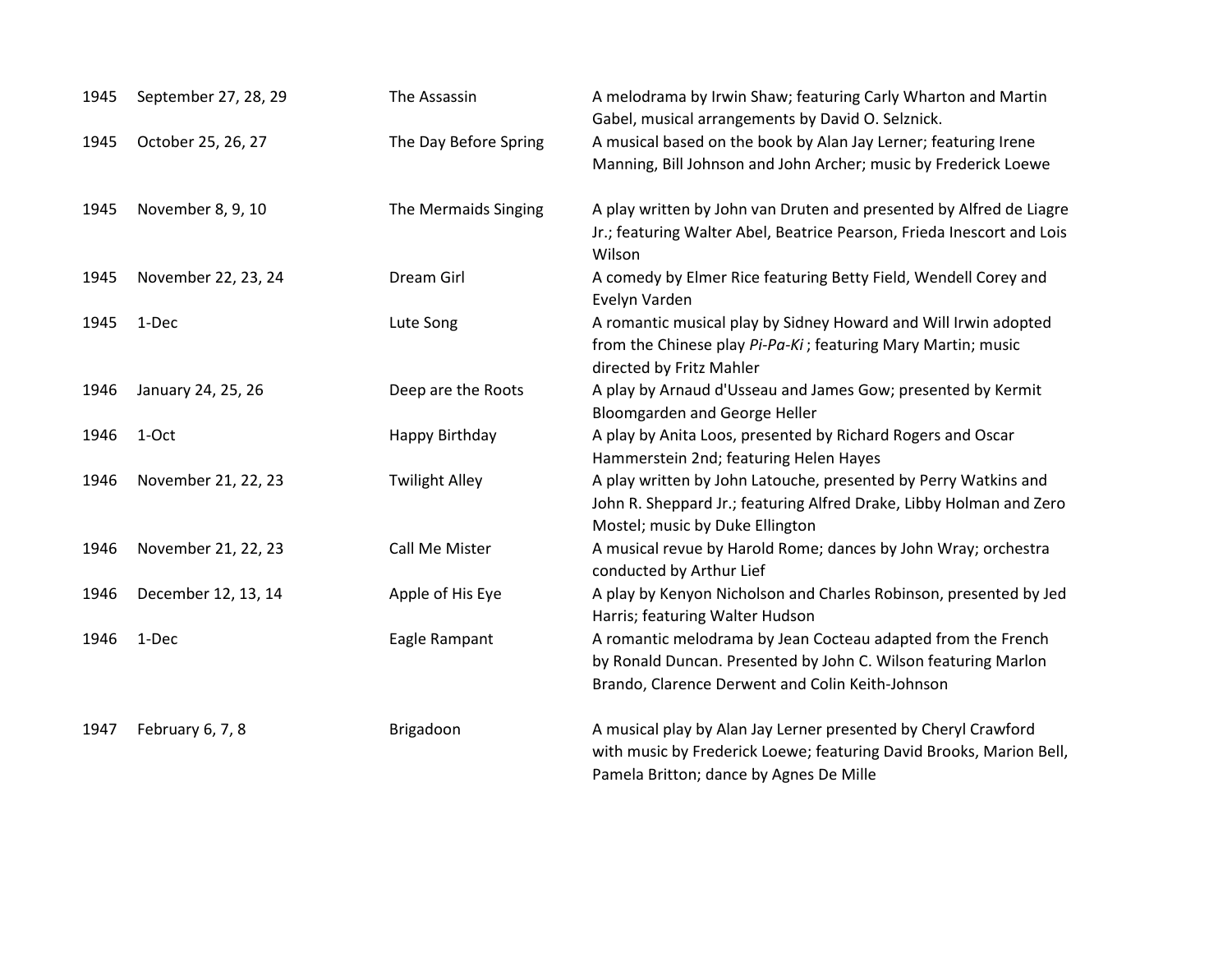| 1947 | May 8, 9, 10             | Louisiana Lady        | A musical comedy by Isaac Green Jr. and Eugene Berton; music by<br>Monte Carlo and Alma Sanders; presented by Hall Shelton and<br>featuring Charles Judels, Edith Fellows, Olga Baclanova, et al.                                             |
|------|--------------------------|-----------------------|-----------------------------------------------------------------------------------------------------------------------------------------------------------------------------------------------------------------------------------------------|
| 1947 | 1-Aug                    | Small Wonder          | A musical revue presented by George Nichols 3rd directed by Burt<br>Shevelove and choreographed by Gower Champion; featuring Tom<br>Ewell, Alice Pearce, Mort Marshall, Alan Ross, J. C. McCord, et al.                                       |
| 1947 | September 3, 5, 6        | Allegro               | A musical by Richard Rodgers with lyrics by Oscar Hammerstein II;<br>dances and musical numbers staged by Agnes de Mille;<br>orchestrations by Russell Bennett, orchestra directed by Salvatore<br>Dell'Isola. Presented by the Theatre Guild |
| 1947 | September 11, 12, 13     | How I Wonder          | A play by Donald Ogden Stewart presented by Ruth Gordon and<br>Garson Kanin with Victor Samrock and William Fields; featuring<br>Raymond Massey                                                                                               |
| 1947 | September 17, 18, 19, 20 | Man and Superman      | A George Bernard Shaw comedy staged and presented by Maurice<br>Evans                                                                                                                                                                         |
| 1947 | October 16, 17, 18       | For Love or Money     | A play by F. Hugh Herbert presented by Barnard Straus featuring<br>John Loder, Vicki Cummings, June Lockhart, Mark Daniels                                                                                                                    |
| 1947 | December 12, 13, 14      | Sweethearts           | A play based on the book written by Harry B. Smith and Fred De<br>Gresac, presented by Paula Stone and Michael Sloane; featuring<br>Marjorie Gateson, June Knight, Robert Shackleton, et al.                                                  |
| 1947 | December 17, 18, 19      | Make Mine Manhattan   | A musical revue presented by Joseph Hyman, staged and lighted by<br>Hassard Short; music by Richard Lewine                                                                                                                                    |
| 1947 | December 25, 26, 27      | The Men We Marry      | A play by Elisabeth Cobb and Herschel Williams presented by Edgar<br>F. Luckenbach, featuring Shirley Booth, Neil Hamilton, Doris Dalton,<br>Marta Linden et al.                                                                              |
| 1948 | January 15, 16, 17       | <b>Student Prince</b> | A play based on the book written by Dorothy Donnelly, presented<br>by Messrs. Shubert, featuring Toby Durst, Detmar Poppen, Nina<br>Varela, Victoria Sherry et al.                                                                            |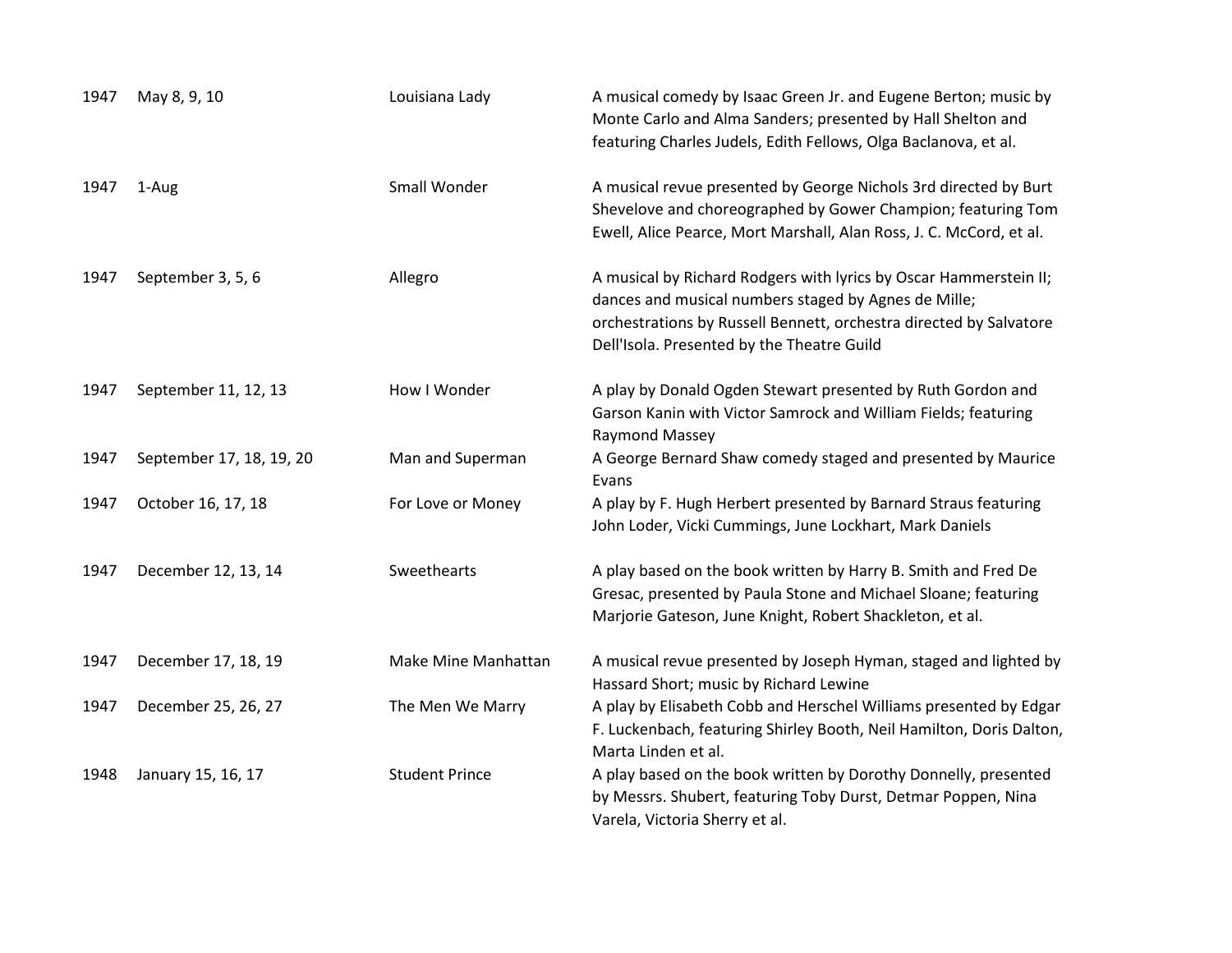| 1948 | February 4, 5, 6, 7      | The Linden Tree       | A play based on the book by J. B. Priestley presented by Maurice<br>Evans Productions Inc. Featuring Boris Karloff                                                                                |
|------|--------------------------|-----------------------|---------------------------------------------------------------------------------------------------------------------------------------------------------------------------------------------------|
| 1948 | April 1, 2, 3            | The Play's The Thing  | A play based on Ferenc Molnar's book adapted from Hungarian by<br>P. G. Wodehouse. Presented by Gilbert Miller in association with<br>James Russo and Michael Ellis featuring Louis Calhern       |
| 1948 | April 15, 16, 17         | The First Mrs. Fraser | A comedy by St. John Ervine presented by Gant Gaither featuring<br>Jane Cowl with Reginald Mason, Marilyn Monk and Richard Verney                                                                 |
| 1948 | 29-Apr                   | Sleepy Hollow         | A musical based on Washington Irving's Legend of Sleepy Hollow;<br>book and lyrics by Russell Maloney and Miriam Battista, music<br>George Lessner. Featuring Gil Lamb, Betty Jane Watson, et al. |
| 1948 | May 13, 14, 15           | On Approval           | A Frederick Lonsdale comedy presented by Gant Gaither featuring<br>Judith Evelyn, Hurd Hatfield, Henry Daniel and Brenda Forbes                                                                   |
| 1948 | September 9, 10, 11      | Love Life             | A musical based on the book by Alan Jay Lerner with music by Kurt<br>Weill, presented by Cheryl Crawford featuring Nanette Fabray and<br>Ray Middleton                                            |
| 1948 | September 22, 23, 24, 25 | Edward, My Son        | A play by Robert Morley, Noel Langley with Leueen Macgrath<br>presented by Gilbert Miller and Henry Sherek featuring Robert<br>Morley, Peggy Ashcroft and Ian Hunter                              |
| 1948 | October 21, 22, 23       | <b>Bravo</b>          | A play by Edna Ferber, George S. Kaufman presented by Max<br>Gordon, featuring Oscar Homolka and Rosa Stradner                                                                                    |
| 1948 | November 2, 3, 4, 5, 6   | As The Girls Go       | A musical comedy based on the book by William Roos, presented by<br>Michael Todd and featuring Bobby Clark, Irene Rich, Bill Callahan,<br>Kathryn Lee, Hobart Cavanaugh and Betty Lou Barto       |
| 1948 | November 24, 25, 26, 27  | Along Fifth Avenue    | A musical revue presented by Arthur Lesser featuring Willie<br>Howard, Nancy Walker, Hank Ladd, Carol Bruce and Donald<br>Richards, et al.                                                        |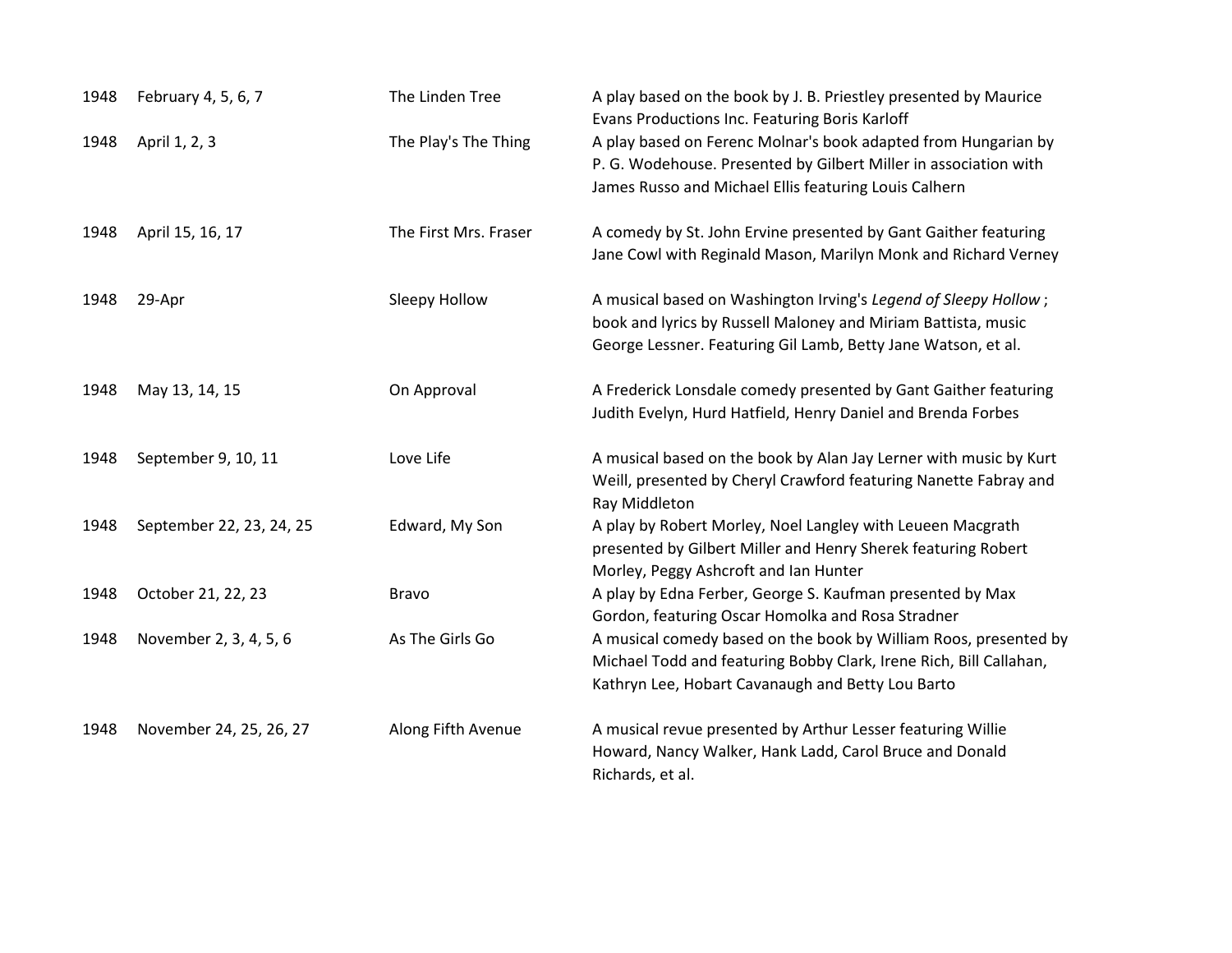| 1948 | December 2, 3, 4                                     | Jenny Kissed Me  | A play by Jean Kerr presented by James Russo, Michael Ellis,<br>Alexander H. Cohen in association with Clarence M. Shapiro<br>featuring Leo G. Carroll and Mary Anderson, Ernest Graves, Zamah<br>Cunningham, et al.                                                                              |
|------|------------------------------------------------------|------------------|---------------------------------------------------------------------------------------------------------------------------------------------------------------------------------------------------------------------------------------------------------------------------------------------------|
| 1954 | April 12, 13, 14, 15, 16, 17                         | The Pajama Game  | Presented by Frederick Brisson, Robert E. Griffith and Harold S.<br>Prince; Based on Frederic Brisson's novel, 7 1/2 Cents . John Raitt,<br>Janis Paige, Eddie Foy, Jr. et al.                                                                                                                    |
| 1956 | January 4, 5, 6, 7                                   | The Ponder Heart | A comedy by Joseph Fields and Jerome Chodorov adapted from the<br>story by Eudora Welty, presented by The Playwrights' Company;<br>featuring David Wayne, Una Merkel, Sarah Marshall, Don Hanmer<br>and Will Geer                                                                                 |
| 1956 | January 11, 12, 13, 14                               | Someone Waiting  | A play by Emlyn Williams presented by Eddie Rich featuring Leo G.<br>Carroll, Jessie Royce Landis, Howard St. John, et al.                                                                                                                                                                        |
| 1956 | January 21, 22, 23, 24, 25, 26, 27,<br>28            | Damn Yankees     | A musical comedy based on the novel, The Year the Yankees Lost<br>the Pennant by Douglass Wallop; presented by Frederick Brisson,<br>Robert E. Griffiths and Harold S. Prince in association with Albert B.<br>Taylor. Featuring Bobby Clark, Allen Case, Rosemary Kuhlmann, Sid<br>Stone, et al. |
| 1956 | February 23, 24, 25                                  | Affair Of Honor  | An Anti-Romantic comedy by Bill Hoffman presented by The<br>Theatre Guild in association with Theatre 200, Inc.; featuring Betsy<br>Palmer, Lin McCarthy, Josephine Brown and Zohra Alton                                                                                                         |
| 1956 | March 8, 9, 10                                       | Mister Johnson   | A play by Norman Rosen based on the novel by Joyce Cray,<br>presented by Cheryl Crawford and Robert Lewis; featuring Earle<br>Hyman, William Sylvester, Gaby Rodgers, Josephine Premice and<br>Norman Fletcher, et al.                                                                            |
| 1956 | March 17, 18, 19, 20, 21, 22, 23 24 Strip For Action |                  | A musical comedy presented by Howard Hoyt and Igor Cassini in<br>association with William G. Costin Jr. Starring Yvonne Adair with<br>Jack Whiting, Jerome Courtland and Lois O'Brien, et al.                                                                                                     |
| 1956 | March 26, 27, 28, 29, 30, 31                         | Can-Can          | A Cole Porter's musical presented by Feuer and Martin. Directed<br>Abe Burrows who authored the book. Featuring Rita Dimitri, John<br>Tyers, George S. Irving, Ronnie Cunningham and Ferdinand Hilt, et<br>al.                                                                                    |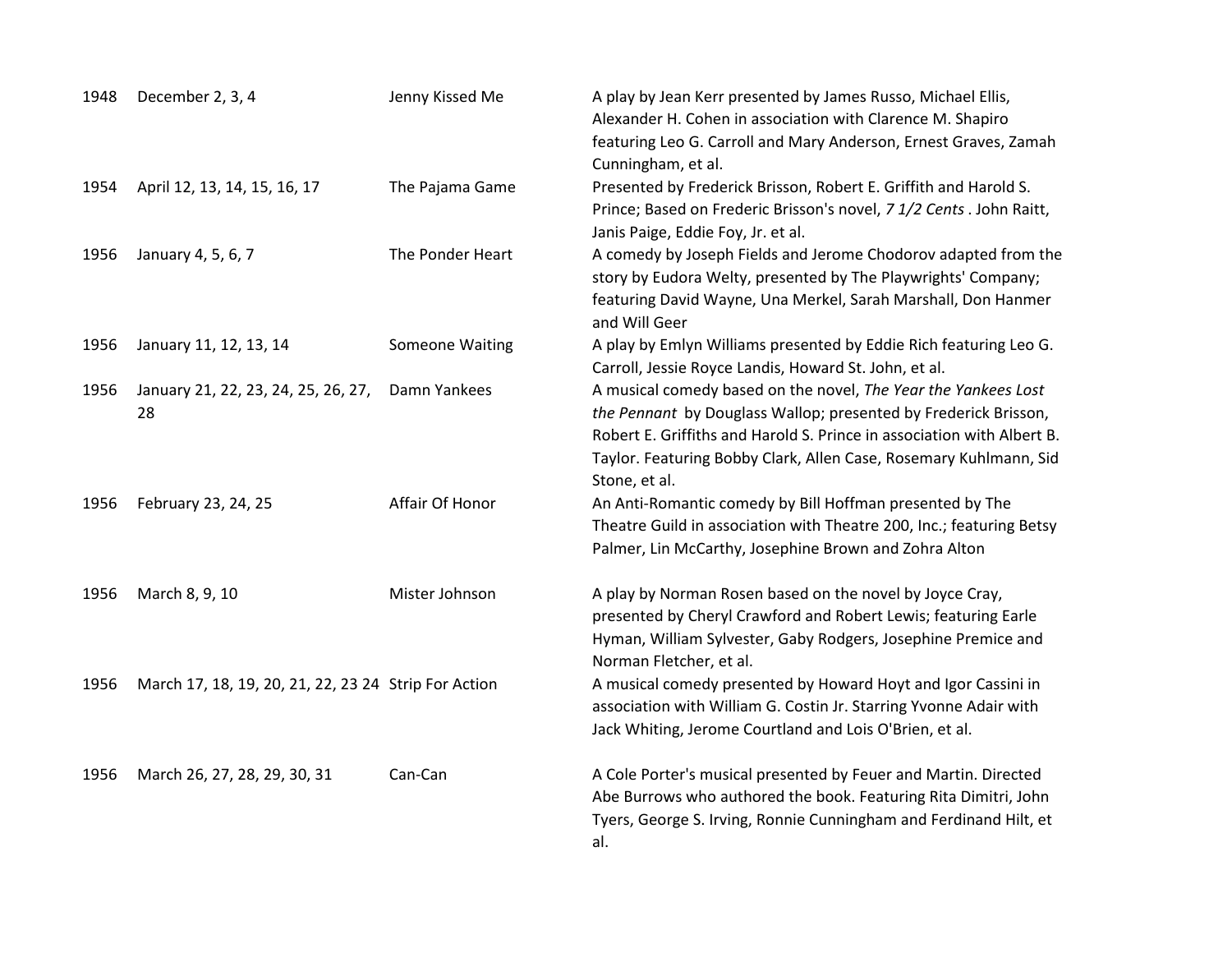| 1956 | April 11, 12, 13, 14                        | Wake Up Darling                  | A comedy by Alex Gottlieb presented by Gordon W. Pollock in<br>association with Lee Segall and Richard Cook. Featuring Barry<br>Nelson, Barbara Britton and Russell Nype                                          |
|------|---------------------------------------------|----------------------------------|-------------------------------------------------------------------------------------------------------------------------------------------------------------------------------------------------------------------|
| 1956 | April 21, 22, 23, 24, 25, 26, 27, 28        | Shangri-La                       | A musical play based on James Hilton's novel, Lost Horizon, music<br>by Harry Warren. Presented by Robert Fryer and Lawrence Carr<br>featuring Lew Ayres, Martyn Green and Harold Lang                            |
| 1956 | May 2, 3, 4, 5                              | <b>Bus Stop</b>                  | A comedy by William Inge presented by Robert Whitehead and<br>Roger L. Stevens featuring Peggy Ann Garner, Dick York, Glenn<br>Anders and Russell Hardie                                                          |
| 1956 | September 12, 13, 14, 15                    | <b>Harbor Lights</b>             | A dramatic play by Norman Vane presented by Anthony Parella,<br>featuring Linda Darnell and Robert Alda                                                                                                           |
| 1956 | September 20, 21, 22                        | The Reluctant Debutante          | A comedy by William Douglas Home presented by Gilbert Miller in<br>association with Leow's Inc. by arrangement with E. P. Clift.<br>Featuring Adrianne Allen and Wilfrid Hyde White, Anna Massey et<br>al.        |
| 1956 | September 26, 27, 28, 29                    | The Apple Cart                   | A Bernard Shaw comedy presented by Charles Adams and Joseph<br>Neebe, featuring Maurice Evans, Signe Hasso, Charles Carson,<br>Claudia Morgan and Mercer McLeod, et al.                                           |
| 1956 | October 15, 16, 17, 18, 19, 20              | <b>Bells Are Ringing</b>         | A musical based on Betty Comden and Adolph Green's book.<br>Presented by The Theatre Guild, featuring Judy Holliday                                                                                               |
| 1956 | October 24, 25, 26, 27                      | Girls Of Summer                  | A play presented by Cheryl Crawford written by N. Richard Nash.<br>Featuring Shelly Winters, Pat Hingle, Paul Stevens, Natalie Trundy<br>and George Peppard                                                       |
| 1956 | October 29, 30, 31 and November<br>1, 2, 3, | Long Days' Journey Into<br>Night | A play directed by Jose Quintero, presented by Leigh Connell,<br>Theodore Mann and Jose Quintero. Featuring Fredric March,<br>Florence Eldridge, Jason Robards Jr., Bradford Dillman and<br><b>Katherine Ross</b> |
| 1956 | November 7, 8, 9, 10                        | <b>Build With One Hand</b>       | A play by Joseph Kramm presented by The Playwrights' Company,<br>featuring Elliott Nugent, Geraldine Fitzgerald, Larry Gates, Russell<br>Hicks, et al.                                                            |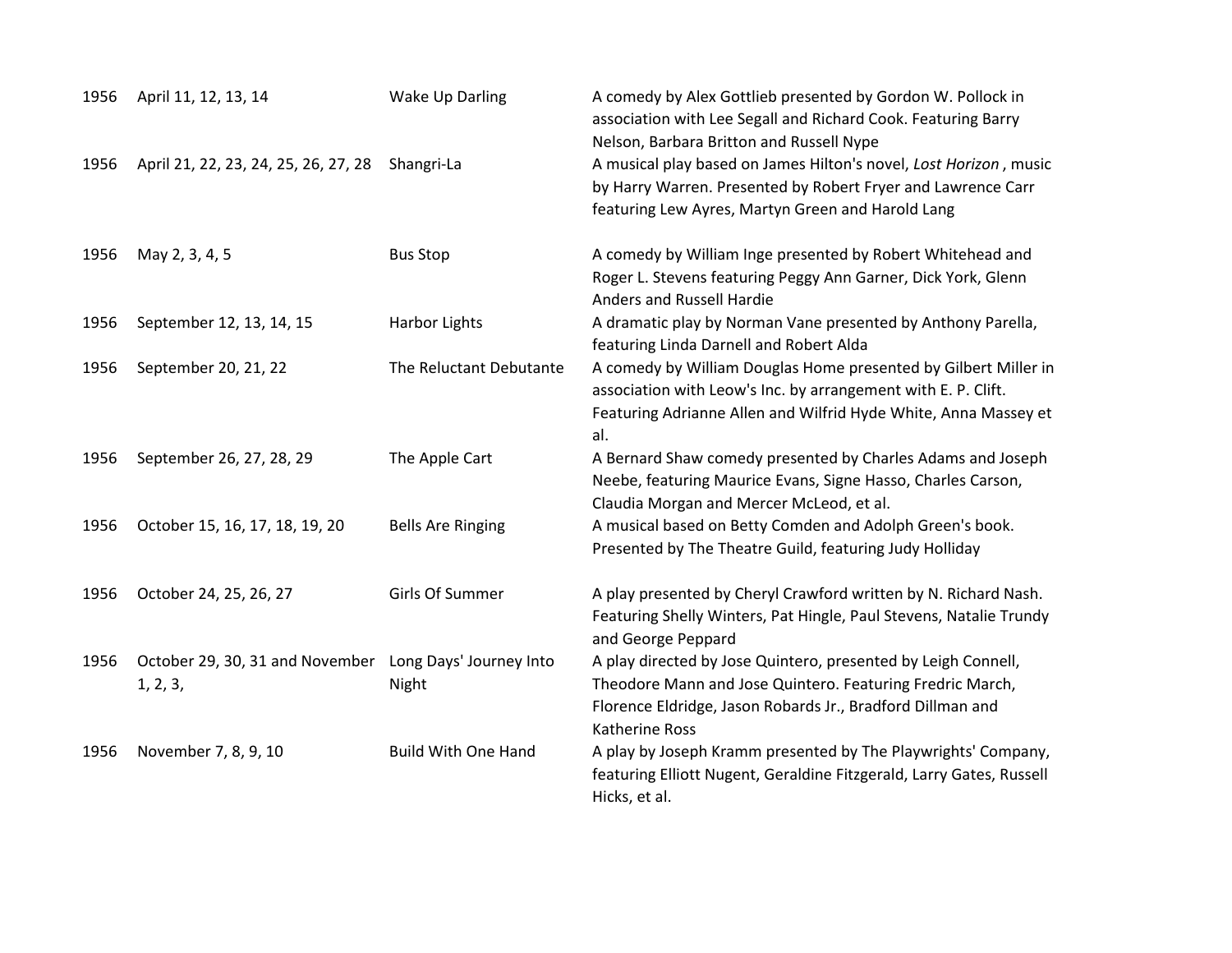| 1956 | November 14, 15, 16, 17               | Uncle Willie             | A comedy by Julie Berns and Irving Elman presented by Albert Lewis<br>and Samuel Schulman in association with I. B. Bigelow. Featuring<br>Menasha Skulnik, Nital Talbot, Edith Fellows, John Connell, et al.                                                |
|------|---------------------------------------|--------------------------|-------------------------------------------------------------------------------------------------------------------------------------------------------------------------------------------------------------------------------------------------------------|
| 1956 | November 21, 22, 23, 24               | Protective Custody       | A play by Howard Richardson and William Berney presented by<br>Anderson Lawler in association with Will Lester Productions.<br>Featuring Faye Emerson, Fritz Weaver and Thayer David                                                                        |
| 1956 | November 28, 29, 30, 31<br>December 1 | Speaking Of Murder       | A play by Audrey and William Roos presented by Courtney Burr and<br>Burgess Meredith; featuring Brenda de Banzie, Estelle Winwood,<br>Lorne Green and Neva Patterson                                                                                        |
| 1956 | December 12, 13, 14, 15               | Small War on Murray Hill | A Robert E. Sherwood's comedy presented by The Playwrights'<br>Company. Featuring Jan Sterling, Leo Genn, Daniel Massey, Francis<br>Compton, et al.                                                                                                         |
| 1956 | December, 19, 20, 21, 22              | Eugencia                 | A play adapted Randolph Carter from Henry James' The Europeans,<br>presented by John C. Wilson in association with "Theatre<br>Corporation of America"; featuring Tallulah Bankhead                                                                         |
| 1957 | January 2, 3, 4, 5                    | The Hidden River         | A play by Ruth and Augustus Goetz based on Storm Jameson's novel<br>presented by Martin Gabel and Henry M. Margolis featuring Robert<br>Preston, Dennis King and Lili Darvas                                                                                |
| 1957 | January 9, 10, 11, 12                 | The Tunnel Of Love       | A comedy by Joseph Fields and Peter De Vries based on the novel<br>by Peter De Vries directed by Joseph Fields. Presented by The<br>Theatre Guild featuring Tom Ewell, Nancy Olson, Darren McGavin,<br>Elisabeth Fraser, Sylvia Daneel and Elizabeth Wilson |
| 1957 | January 16, 17, 18, 19                | Visit To A Small Planet  | A comedy by Gore Vidal presented by George Axelrod and Clinton<br>Wilder featuring Cyril Ritchard, Eddie Mayehoff, Phillip Coolidge,<br>Sibyl Bowan, Conrad James, et al.                                                                                   |
| 1957 | January 21, 22, 23, 24, 25, 26        | Fanny                    | A musical comedy by S. N. Berhman and Joshua Logan based on a<br>trilogy of Marcel Pagnol, presented by David Merrick and Joshua<br>Logan featuring Italo Tajo and Billy Gilbert                                                                            |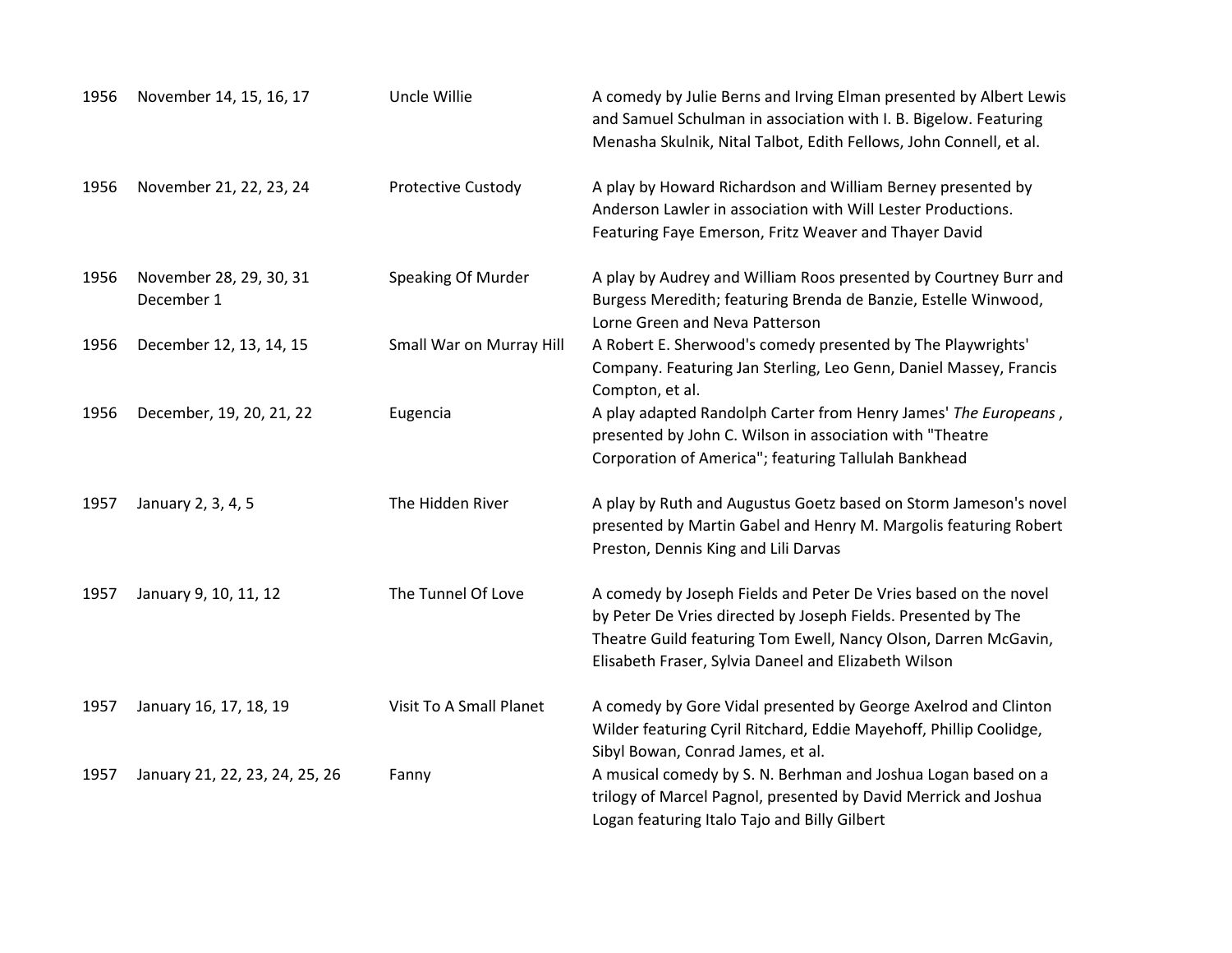| 1957 | February 4, 5, 6, 7, 8, 9                           | Ziegfeld Follies        | A musical presented by Kroll and Conaway featuring Beatrice Lillie,<br>Billy De Wolfe, Harold Lang, Jane Morgan, Helen Wood, et al.                                                                                                                    |
|------|-----------------------------------------------------|-------------------------|--------------------------------------------------------------------------------------------------------------------------------------------------------------------------------------------------------------------------------------------------------|
| 1957 | February 20, 21, 22, 23                             | The Sin of Pat Muldoon  | A play by John McLiam, presented by Richard Alder and Roger L.<br>Stevens; featuring James Barton                                                                                                                                                      |
| 1957 | March 6, 7, 8, 9                                    | The Joker               | A comedy by Arthur Sheekman, presented by George Kondolf<br>featuring Tommy Noonan, Anne Kimbell, Majorie Gateson, Frank<br><b>Overton and Mort Marshall</b>                                                                                           |
| 1957 | March 13, 14, 15, 16                                | Liza                    | A romantic comedy by Elsie Lee based on the novel by Faith<br>Baldwin; presented by Michael Sheridan featuring Hugh Reilly, Anne<br>Seymour, Bert Bertram, Marion Brash, Edward Hunt and<br>introducing Rain Winslow                                   |
| 1957 | April 6, 7, 8, 9, 10, 11, 12, 13                    | New Girl in Town        | A musical based on the play Anna Christie by Eugene O'Neill;<br>presented by Frederick Brisson, Robert E. Griffith and Harold S.<br>Prince. Featuring Gwen Verdon, Thelma Ritter with George Wallace,<br>Carmen Prud'homme, Mark Dawson and Lulu Bates |
| 1957 | April 17, 18, 19, 20                                | The Greatest Man Alive  | A comedy by Tony Webster presented by Frederick Fox in<br>association with Elliott Nugent, John Gerstad and Dennis King with<br>Russell Collins, Kathleen Maguire, Biff McGuire, et al.                                                                |
| 1957 | September 13, 14, 15, 16, 17, 18,<br>19, 20, 21     | <b>Copper and Brass</b> | A musical comedy presented by Lyn Austin and Thomas Noyes<br>featuring Nancy Walker, Joan Blondell with Dick Williams, Alice<br>Pearce, Alan Bunce, Norma Douglas, Peter Conlow, et al.                                                                |
| 1957 | September 30, October 1, 2, 3, 4, 5 Time Remembered |                         | A romantic comedy by Jean Anouilh; English version by Patricia<br>Moyes, produced by Albert Marre. Presented by "The Playwrights'<br>Company" in association with Milton Sperling; featuring Helen<br>Hayes, Richard Burton and Susan Strasberg        |
| 1957 | October 9, 10, 11, 12                               | Middle Of The Night     | A love story by Paddy Chayefsky presented by Joshua Logan<br>featuring Edward G. Robinson, Mona Freeman, June Walker, Nancy<br>Pollock, Martin Landau, et al.                                                                                          |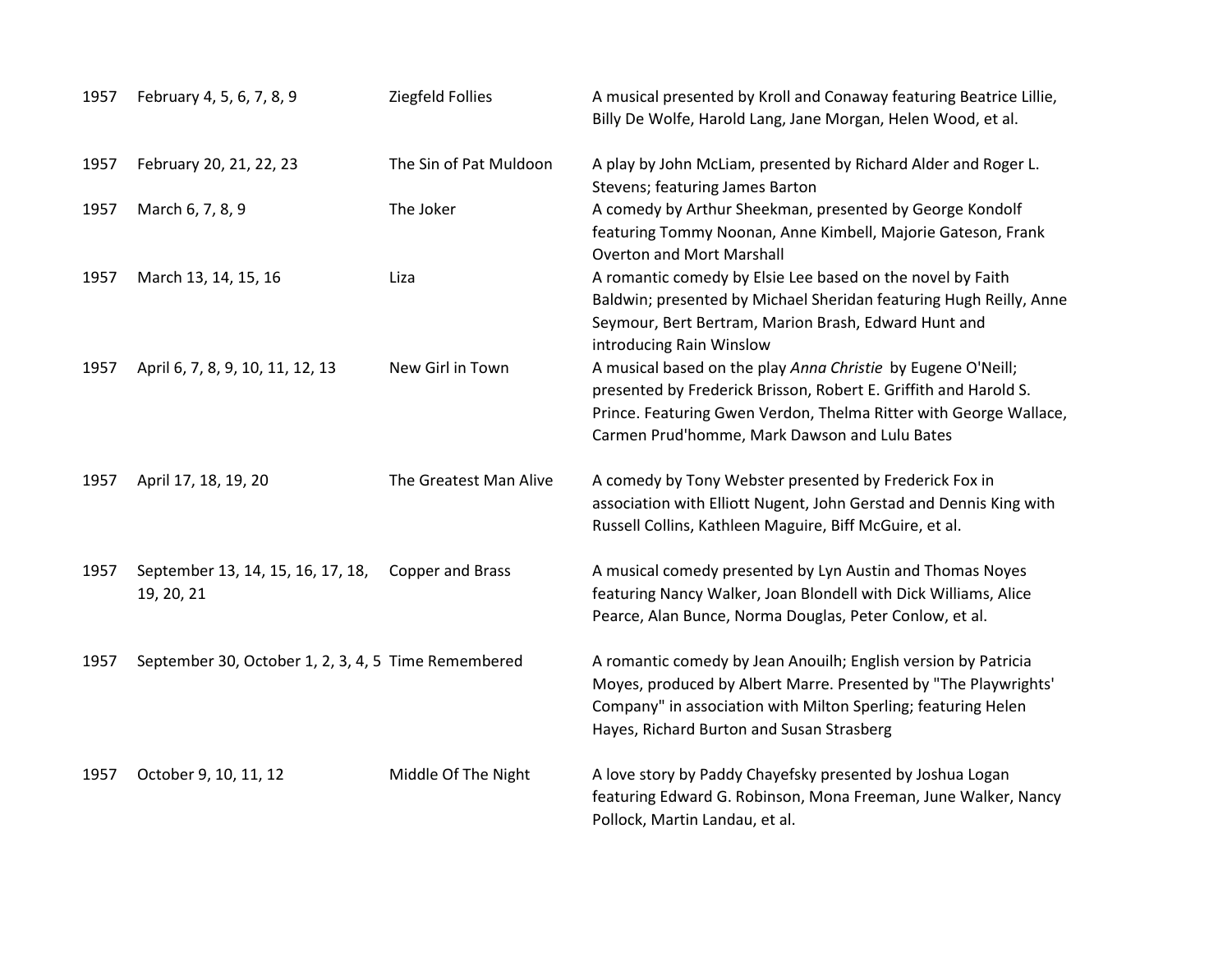| 1957 | October 31, November 1, 2        | The Rope Dancers              | A play by Morton Wishengrad presented by The Playwrights'<br>Company and Gilbert Miller. Featuring Siobhan McKenna, Art<br>Carney with Joan Blondell, Theodore Bikel, Beverly Lunsford and<br>Joseph Julian                                                                    |
|------|----------------------------------|-------------------------------|--------------------------------------------------------------------------------------------------------------------------------------------------------------------------------------------------------------------------------------------------------------------------------|
| 1957 | November 7, 8, 9                 | <b>Stairs</b>                 | The Dark At The Top Of The A play by William Inge presented by Saint Subber in association with<br>Elia Kazan; featuring Teresa Wright, Pat Hingle, Eileen Heckart,<br>Frank Overton, Evan Evans, Timmy Everett, et al.                                                        |
| 1957 | November 13, 14, 15, 16          | The Genius and The<br>Goddess | A comedy by Adolph Huxley and Beth Wendel in collaboration with<br>Alec Coppel based on Adolph Huxley's novel. Presented by Courtney<br>Burr in association with Liska March featuring Nancy Kelly, Allan<br>Webb with Michael Tolan, Olga Fabian, Nina Reader and Billy Quinn |
| 1957 | November 20, 21, 22, 23          | Miss Isobel                   | A play by Michael Plant and Denis Webb presented by Leonard<br>Sillman and John Roberts featuring Shirley Booth with Robert Duke,<br>Edith King, Peter Lazer, Kathleen Maguire, John Randolph and<br>Nancy Marchand                                                            |
| 1957 | December 9, 10, 11, 12, 13, 14   | Cat on a Hot Tin Roof         | A Pulitzer Prize and N.Y. Drama Critics' Award play by Tennessee<br>Williams. Presented by George Brandt featuring Victor Jory with<br>Jean Inness, Olga Bellin and William Daniels                                                                                            |
| 1957 | December 26, 27, 28              | Sunrise At Campobello         | A play by Dore Schary presented by The Theatre Guild and Dore<br>Schary featuring Ralph Bellamy with Mary Fickett, Henry Jones,<br>Anne Seymour, et al.                                                                                                                        |
| 1958 | January 4, 5, 6, 7, 8, 9, 10, 11 | Winesburg, Ohio               | A dramatization of Sherwood Anderson's Winesburg, Ohio by<br>Christopher Sergel presented by S. L. Alder, Albert P. Brodax and<br>Yvette Schumer; featuring Dorothy McGuire, Leon Ames, James<br>Whitmore with Ian Wolfe, Crahan Denton, et al.                                |
| 1958 | January 15, 16, 17, 18           | Cloud <sub>7</sub>            | A comedy by Max Wilk presented by Milton Baron and Marshall<br>Earl; featuring Ralph Meeker, Martha Scott with John McGiver,<br>Mary Cooper, Anne Helm, Richard Hamilton and Mary Bell                                                                                         |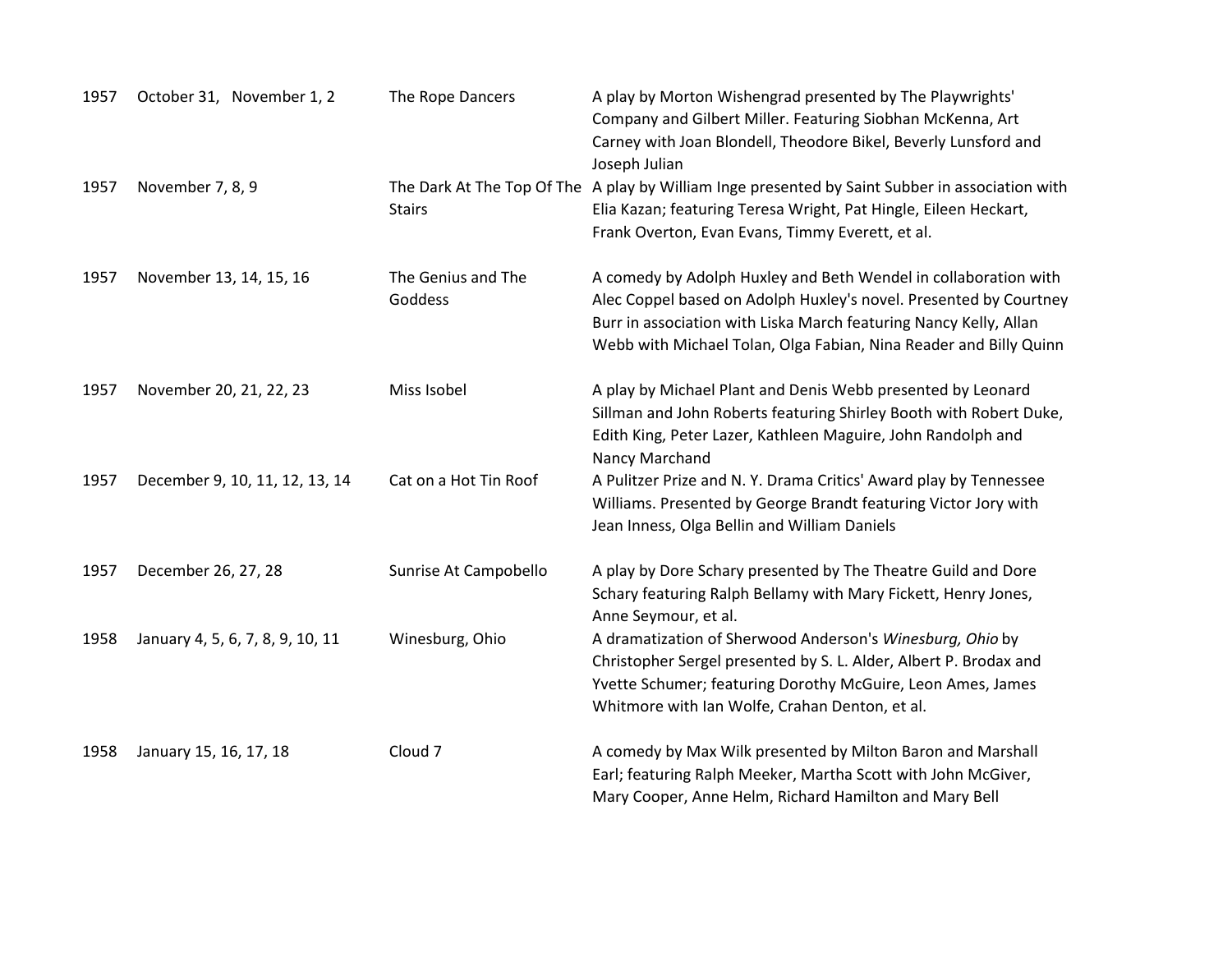| 1958 | January 21, 22, 23, 24, 25                                      | The Rivalry              | A play in two parts presented by Paul Gregory in association with<br>George Boroff featuring Raymond Massey, Agnes Moorhead and<br><b>Martin Gabel</b>                                                                                                                                                                            |
|------|-----------------------------------------------------------------|--------------------------|-----------------------------------------------------------------------------------------------------------------------------------------------------------------------------------------------------------------------------------------------------------------------------------------------------------------------------------|
| 1958 | February 5, 6, 7, 8                                             | <b>Blue Denim</b>        | The Joshua Logan production of a play by James Leo Herlihy and<br>William Noble presented by Barbara Wolferman and James<br>Hammerstein; featuring Chester Morris, June Walker, Carol Lynley,<br>Burt Brinckerhoff, Warren Berlinger and Pat Stanley                                                                              |
| 1958 | February 22, 23, 24, 25, 26, 27, 28 Say, Darling<br>and March 1 |                          | A musical play based on Richard Bissell's best-selling novel by Abe<br>Burrows, Marian Bissell and Richard Bissell with songs by Betty<br>Comden, Adolph Green and Jule Styne; presented by Jule Styne and<br>Lester Osterman. Featuring David Wayne, Vivian Blaine and John<br>Desmond with Jerome Cowan, Constance Ford, et al. |
| 1958 | March 5, 6, 7, 8                                                | Love Me Little           | A comedy by John G. Fuller adapted from Amanda Vail's novel,<br>presented by Alexander H. Cohen featuring Donald Cook, Joan<br>Bennett, with Susan Kohner, Med Mundy, Robert Dowdell, et al.                                                                                                                                      |
| 1958 | March 24, 25, 26, 27. 28, 29                                    | The Happiest Millionaire | A comedy by Kyle Crichton presented by Howard Erskine and<br>Joseph Hayes; featuring Walter Pidgeon with George Grizzard, Gaye<br>Jordan, Nancy Cushman, et al.                                                                                                                                                                   |
| 1958 | March 31, April 1, 2, 3, 4, 5                                   | The Diary of Anne Frank  | A Pulitzer Prize and N.Y. Drama Critics' Award play dramatized by<br>Frances Goodrich and Albert Hackett presented by Kermit<br>Bloomgarden; featuring Francis Lederer with Maria Palmer, Gilbert<br>Green, et al.                                                                                                                |
| 1958 | April 21, 22, 23, 24, 25, 26                                    | The Visit                | A play presented by The Producers Theatre featuring Alfred Lunt,<br>Lynn Fontanne with Peter Woodthorpe, John Wyse, William<br>Hansen, Myles Eason, et al.                                                                                                                                                                        |
| 1958 | September 6, 7, 8, 9, 10, 11, 12, 13 A Touch Of The Poet        |                          | A Robert Whitehead production presented by The Producers<br>Theatre featuring Helen Hayes, Eric Portman, Kim Stanley and Betty<br>Field with Curt Conway, Art Smith, et al.                                                                                                                                                       |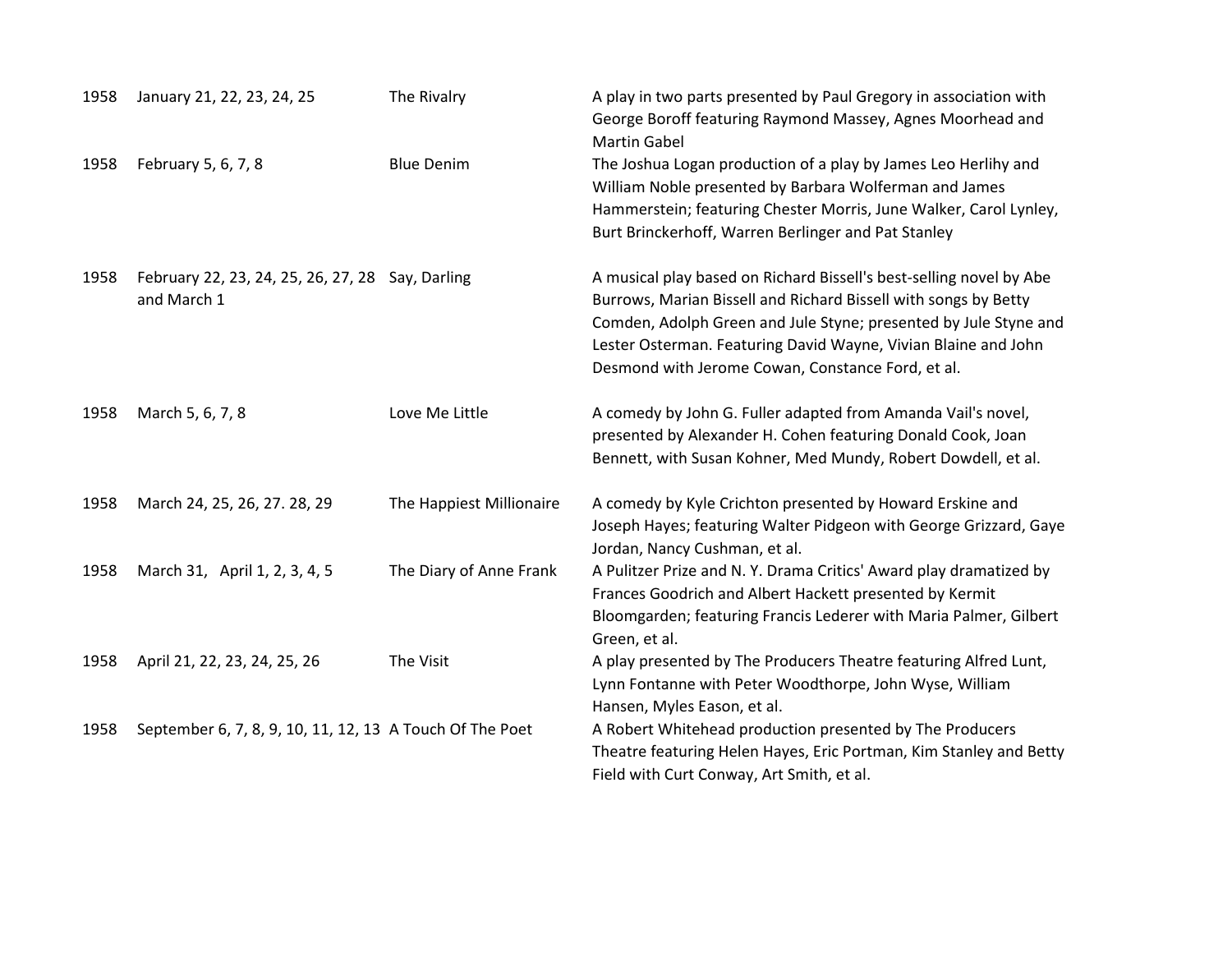| 1958 | September 17, 18, 19, 20           | Once More, With Feeling       | A Harry Kurnitz' comedy presented by Martin Gabel and Henry<br>Margolis featuring Joseph Cotton, Arlene Francis with Walter<br>Matthau, Leon Belasco, Robert Bunker, et al. |
|------|------------------------------------|-------------------------------|-----------------------------------------------------------------------------------------------------------------------------------------------------------------------------|
| 1958 | September 24, 25, 26, 27           | Patate                        | A Irwin Shaw comedy from the French of Marcel Achard presented<br>by Gilbert Miller featuring Tom Ewell, Lee Bowman, Nancy<br>Wickwire, Muriel Williams and Susan Oliver    |
| 1958 | October 1, 2, 3, 4                 | The Pleasure Of His           | A play presented by Frederick Brisson and The Playwrights'                                                                                                                  |
|      |                                    | Company                       | Company featuring Cyril Ritchard, Cornelia Otis Skinner and Charlie<br>Ruggles                                                                                              |
| 1958 | October 8, 9, 10, 11               | Crazy October                 | A comedy by James Leo Herlihy presented by Walter Starcke<br>featuring Tallulah Bankhead                                                                                    |
| 1958 | October 19, 20, 21, 22, 23, 24, 25 | Can-Can                       | A Cole Porter' musical based on Abe Burrow's book presented by<br>John Kenley featuring Genevieve with Ferdinand Hilt, Ronnie<br><b>Cunningham and Sonny Sparks</b>         |
| 1958 | October 29, 30, 31 November 1      | The Disenchanted              | A play by Budd Schulberg and Harvey Breit presented by William<br>Darrid and Eleanore Saidenberg featuring Jason Robards Jr., and<br><b>Rosemary Harris</b>                 |
| 1958 | November 5, 6, 7, 8                | <b>Cue For Passion</b>        | A play by Elmer Rice presented by The Playwrights' Company and<br>Franchot Productions featuring Diana Wynard and John Kerr                                                 |
| 1958 | November 10, 11, 12, 13, 14, 15    | The Cold Wind And The<br>Warm | A play by S. N. Behrman presented by The Producers Theatre and<br>Robert Whitehead Production featuring Eli Willach and Maureen<br>Stapleton                                |
| 1958 | November 17, 17, 19, 20, 21, 22    | The Night Circus              | A play by Michael V. Gazzo presented by Jay Julien featuring Ben<br>Gazzara and Janice Rule                                                                                 |
| 1958 | November 24, 25, 26, 27, 28, 29    | Look Back In Anger            | The 1957-1958 New York Drama Critics' Circle award winning play<br>by John Osbourne presented by David Merrick featuring Kenneth<br>Haigh                                   |
| 1958 | December 1, 2, 3, 4, 5, 6          | Romeo and Juliet              | A comedy presented by David Merrick featuring Peter Ustinov                                                                                                                 |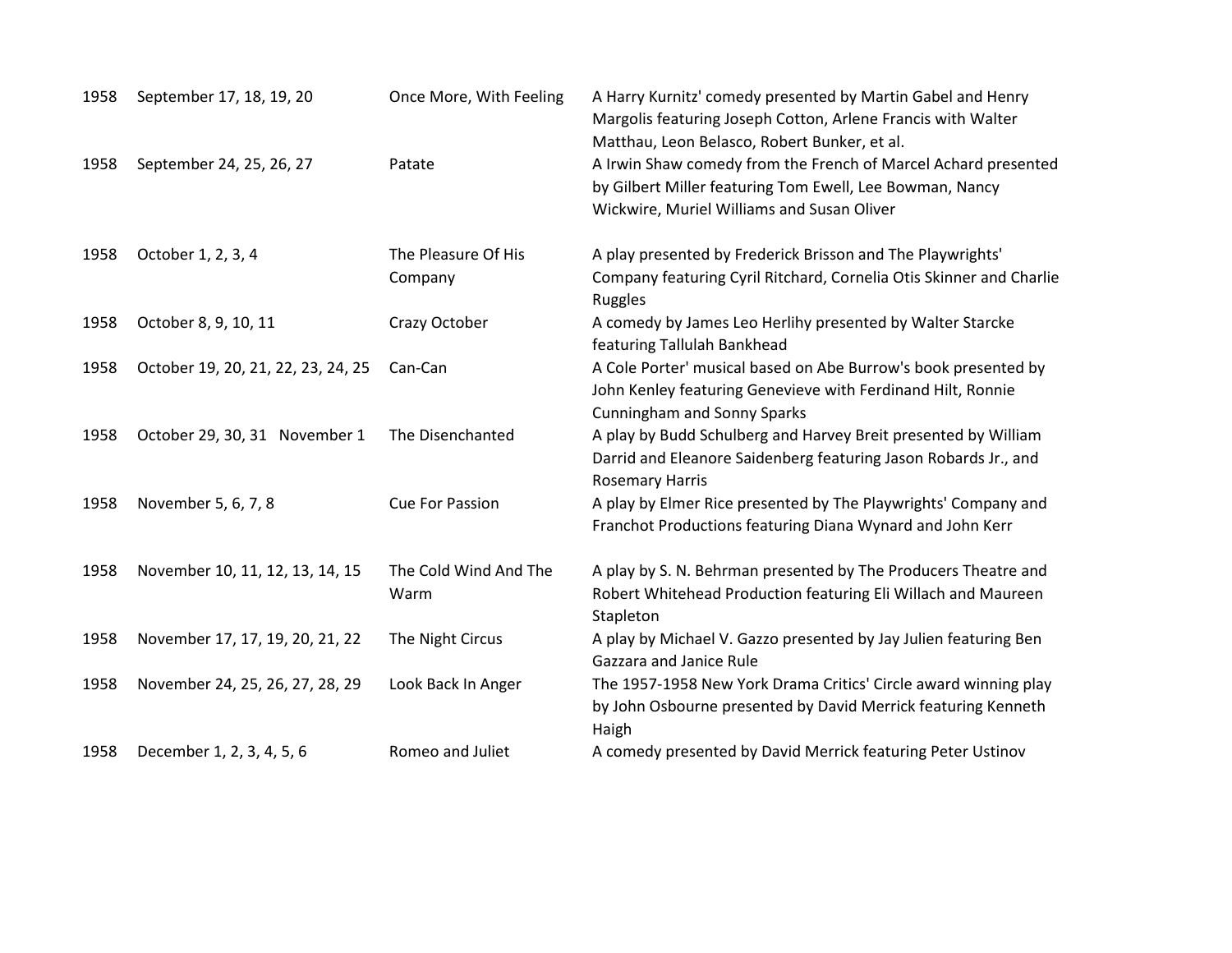| 1958 | December 20, 21, 22, 23, 24, 25,<br>26, 27                          | Redhead                        | A musical comedy by based on Herbert and Dorothy Fields, Sidney<br>Sheldon and David Shaw's book. Presented by Robert Fryer and<br>Lawrence Carr; featuring Gwen Verdon and Richard Kiley                                                            |
|------|---------------------------------------------------------------------|--------------------------------|------------------------------------------------------------------------------------------------------------------------------------------------------------------------------------------------------------------------------------------------------|
| 1961 | January 4, 5, 6, 7,                                                 | Catstick                       | A play by Jack G. Barefield presented by Elaine Perry featuring<br>Patricia Jessel                                                                                                                                                                   |
| 1961 | January 17, 18, 19, 20, 21                                          | <b>Ballets Africains</b>       | A dance performance presented by Luben Vichey featuring the<br>National Ensemble of the Republic of Guinea                                                                                                                                           |
| 1961 | February 18, 19, 20, 21, 22, 23, 24, The Happiest Girl In The<br>25 | World                          | A musical comedy presented by Lee Guber featuring Cyril Ritchard<br>and Janice Rule with Dran Seitz, Bruce Yarnell, Ted Thurston, John<br>Napier, et al.                                                                                             |
| 1961 | February 8, 9, 10, 11                                               | Mary, Mary                     | A comedy by Jean Kerr presented by Roger. L. Stevens featuring<br>Barbara Bel Geddes, Barry Nelson and Michael Rennie with Betsy<br>von Furstenberg and John Cromwell                                                                                |
| 1961 | March 8, 9, 10, 11                                                  | Far Country                    | A play by Henry Denker presented by Roger L. Stevens and Joel<br>Schenker; featuring Kim Stanley, Steven Hill and Sam Wanamaker<br>with Lili Darvis, Salome Jens and George Gaynes                                                                   |
| 1961 | March 23, 24, 25                                                    | The Pleasure Of His<br>Company | A comedy by Samuel Taylor and Cornelia Otis Skinner presented by<br>Lee Guber, Frank Ford and Shelly Gross. Featuring Joan Bennett and<br>Donald Cook with Melville Ruick, Barbara Mattes, Michael Bradford,<br>et al.                               |
| 1961 | April 10, 13, 14, 15                                                | Once Upon A Mattress           | A musical comedy based on a book by Jay Thompson, Marshall<br>Barer and Dean Fuller presented by Michael Dewell and Frances<br>Ann Hersey featuring Imogene Coca, Edward Everett Horton with<br>King Donovan and Paul Cambeilh and Pat Foley, et al. |
| 1961 | August 26, 27, 27, 29, 30, 31<br>September 1, 2                     | Milk and Honey                 | A musical based on Don Appell's book presented by Gerard<br>Oestreicher featuring Robert Weede, Mimi Benzell, Molly Picon<br>with Tommy Rall, Lanna Saunders and Juki Arkin, et al.                                                                  |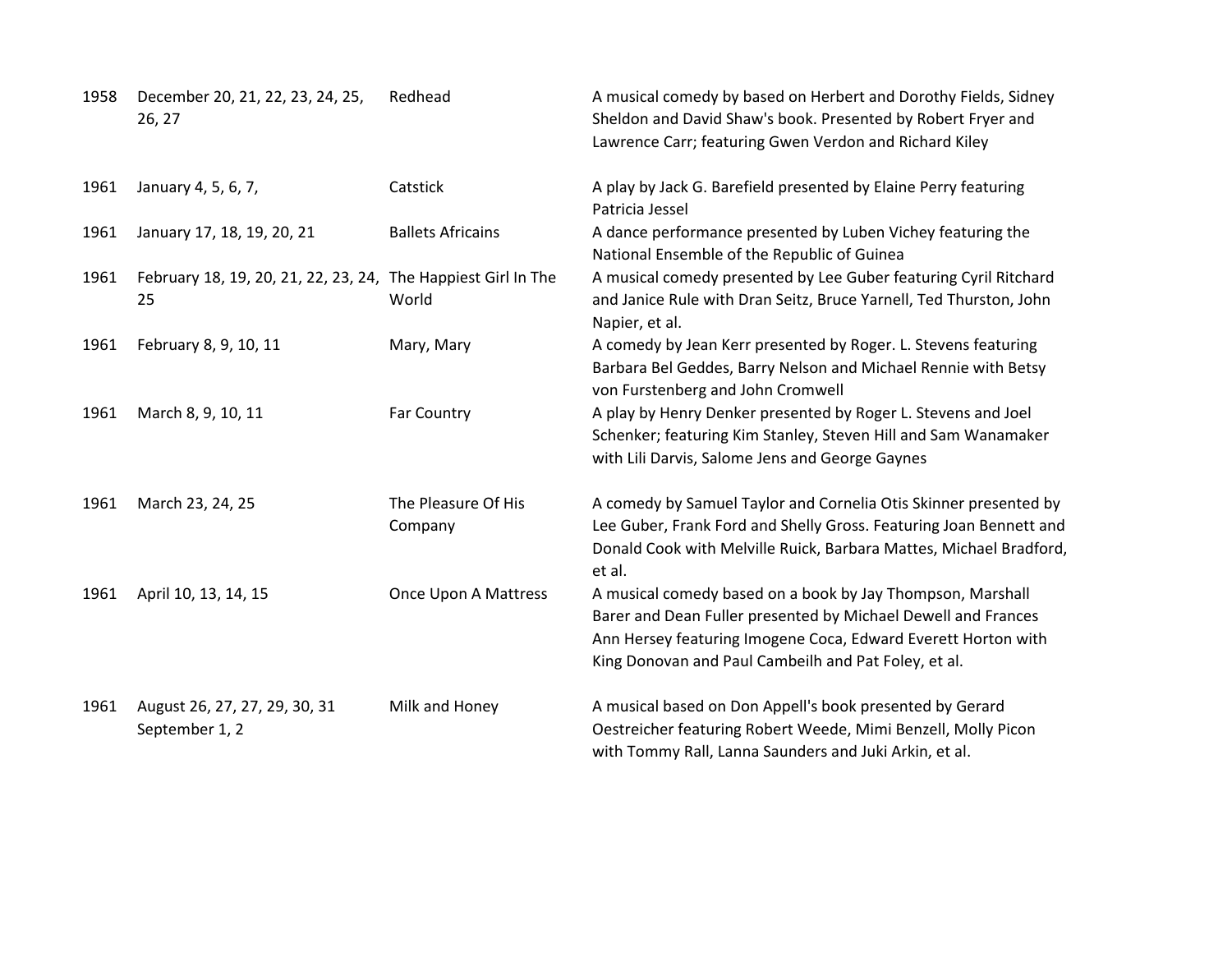| 1961 | September 6, 7, 8, 9,                       | Blood, Sweat and Stanley<br>Poole | A new play by James and William Goldman presented by Roger L.<br>Stevens and Fields Productions featuring Darren, McGavin with<br>Peter Fonda, Hy Anzel, Reed Brown Jr., Elizabeth Fraser and Richard<br>Hamilton, et al.                                                                                                                                                                                      |
|------|---------------------------------------------|-----------------------------------|----------------------------------------------------------------------------------------------------------------------------------------------------------------------------------------------------------------------------------------------------------------------------------------------------------------------------------------------------------------------------------------------------------------|
| 1961 | September 13, 14, 15, 16                    | The Caretaker                     | A play by Harold Pinter presented by Roger L. Stevens, Frederick<br>Brisson and Gilbert Miller; featuring Donald Pleasence, Robert Shaw<br>and Alan Bates.                                                                                                                                                                                                                                                     |
| 1961 | September 27, 28, 29, 30                    | A Shot in the Dark                | A comedy adapted by Harry Kurnitz from Marcel Achard's play.<br>Presented by Leland Hayward featuring Julie Harris and William<br>Shatner with Hugh Franklin, Diana van der VLIS, Gener Saks, Louise<br><b>Troy and Donald Cook</b>                                                                                                                                                                            |
| 1961 | October 4, 5, 6, 7                          | Write Me A Murder                 | A play by Frederick Knott presented by Compass Productions Inc.<br>Featuring James Donald, Kim Hunter, Denholm Elliott, Torin<br><b>Thatcher and Ethel Griffies</b>                                                                                                                                                                                                                                            |
| 1961 | October 11, 12, 13, 14,                     | The Complaisant Lover             | A comedy by Graham Greene presented by Irene Mayer Selznick in<br>association with H. M. Tennett Ltd., Donald Albery and F. E. S. Plays<br>Ltd. Featuring Michael Redgrave, Googie Withers and Richard<br>Johnson                                                                                                                                                                                              |
| 1961 | October 16, 17, 18, 19, 20, 21              | The Tenth Man                     | A comedy by Paddy Chayefsky presented by Saint Subber and<br>Arthur Cantor with Jacob Ben-Ami, Risa Schwartz, Michael Lipton,<br>David Vardi, et al.                                                                                                                                                                                                                                                           |
| 1961 | October 23, 24, 25, 26, 27, 28              | Fiorello                          | A prize-winning Broadway musical based on the book by Jerome<br>Weidman and George Abbott; 1959-1960 Pulitzer prize winner;<br>New York Drama Critics' Circle and the Antoinette Perry Awards.<br>Presented by C. Edwin Knill and Martin Tahse by arrangement with<br>Robert E. Griffiths and Harold S. Prince featuring Bob Carroll, Arthur<br>Bartow, Rudy Bond, Charlotte Fairchild and Paul Lipson, et al. |
| 1961 | October 30, 31 November 1, 2, 3, Gypsy<br>4 |                                   | A musical fable based on Arthur Laurent's' book and suggested by<br>the Memoirs of Gypsy Rose Lee. Production supervised by Neil<br>Hartley featuring Mitzi Green, Mimi Turque, Joseph Leon and Betty<br>McGuire with Anne Russell, Mary Hurt, Eddie Innes and Ken<br>Malone, et al.                                                                                                                           |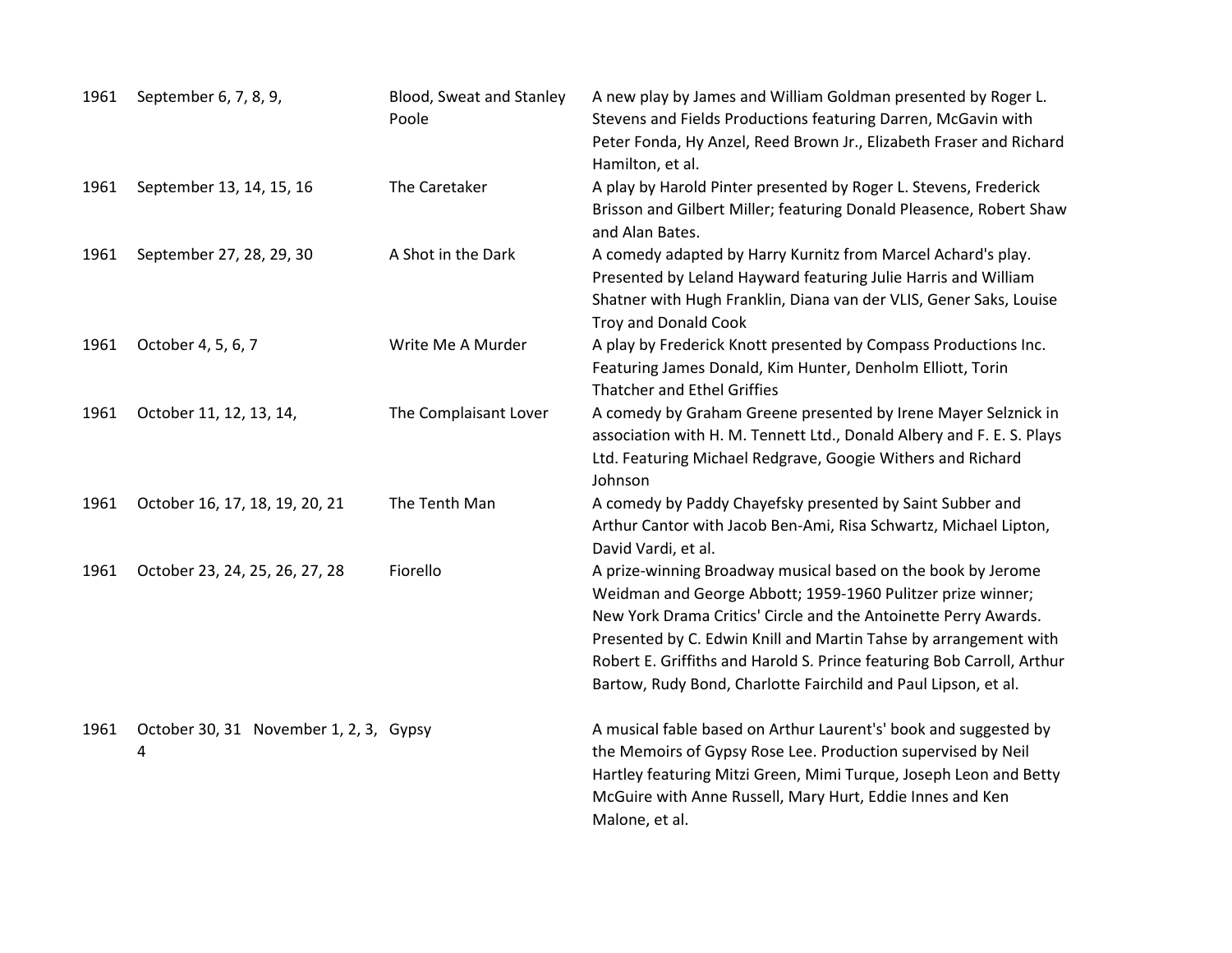| 1961 | November 9, 10, 11                                          | <b>First Love</b>                     | A play based on the memoir, Promise at Dawn by Romain Gary<br>presented by Roger. L. Stevens and Frederick Brisson in association<br>with Samuel Taylor featuring Elizabeth Bergner and Hugh O'Brian<br>with Rex Thompson, Claude Gersene, Tim O'Connor, et al.                                                |
|------|-------------------------------------------------------------|---------------------------------------|----------------------------------------------------------------------------------------------------------------------------------------------------------------------------------------------------------------------------------------------------------------------------------------------------------------|
| 1961 | November 13, 14, 15, , 17, 18                               | Nine O'Clock Revue                    | An international musical revue presented by Alexander H. Cohen<br>and featuring world-renown Lena Horne, The Delta Rhythm Boys,<br>Augie and Margo, and Don Adams                                                                                                                                              |
| 1961 | November 25, 26, 27, 28, 29, 30,<br>31 December 1, 2        | Take Her, She's Mine                  | A comedy by Phoebe and Henry Ephron presented by Harold S.<br>Prince featuring Art Carney and Phyllis Thaxter                                                                                                                                                                                                  |
| 1961 | December 4, 5, 6, 7, 8, 9                                   | A Taste Of Honey                      | A play by Shelagh Delaney presented by David Merrick by<br>arrangement with Donald Albery and Oscar Lewenstein, Ltd.;<br>featuring Hermione Baddeley and Frances Cukawith Frederick<br>Combs, Roy Shuman and Bobby Dean Hooks                                                                                  |
| 1961 | December 16, 17, 18, 19, 20, 21,<br>22, 23                  | Romolus                               | A Gore Vidal comedy based on a play by Friedrich Duerrenmatt<br>presented by Roger L. Stevens; featuring Cyril Richards, Cathleen<br><b>Nesbitt and Howard Da Silva</b>                                                                                                                                        |
| 1961 | December 28, 29, 30, 31                                     | Leonard Sillman's New<br>Faces Of '62 | A musical revue presented by Carroll and Harris Masterson;<br>conceived and directed by Leonard Sillman. Featuring Charles<br>Barlow, R. G. Brown, Joey Carter and Jim Corbett, et al.                                                                                                                         |
| 1961 | January 13, 14, 15, 16, 17, 18, 19,<br>20                   | The Aspern Papers                     | A London hit play by Michael Redgrave adopted for Henry James'<br>story, presented by David Black by arrangement with Peter<br>Daubney, Michael Redgrave Productions and F. E. S. Plays. Featuring<br>Maurice Evans, Wendy Hiller, Francoise Rosay with Rosemary<br>Murphy, Clifford David and Augusta Merighi |
| 1961 | February 17, 18, 19, 20, 21, 22, 23, We Take The Town<br>24 |                                       | A musical adventure based on a book by Felice Bauer and Matt<br>Dubey, adapted from the screenplay Viva Villa! Presented by Stuart<br>Ostrow featuring Robert Preston with Mike Kellin, John Cullum,<br>Carmen Alvarez and Kathleen Widdoes, et al.                                                            |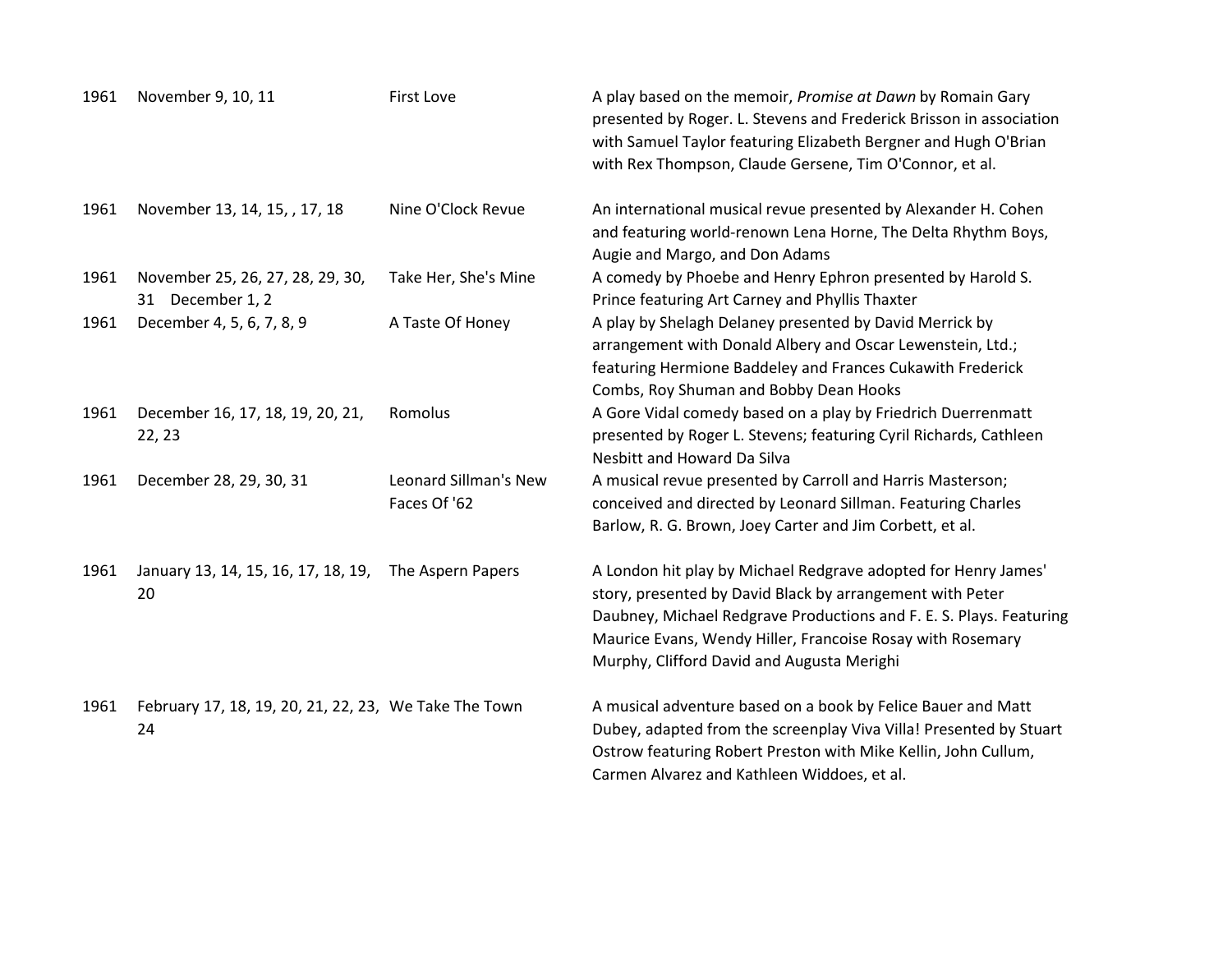| 1961 | January 29, 30, 31 February 1, 2, 3 A Gift Of Time                 |                                                   | A play by Garson Kann based on a book by Lael Tucker Wertenbaker<br>presented by William Hammerstein in association with David<br>Shaber and William Snyde, Jr. Featuring Henry Fonda and Olivia de<br>Havilland with Guy Sorel, Barbara Barrie, Lucretia Gould, et al.                |
|------|--------------------------------------------------------------------|---------------------------------------------------|----------------------------------------------------------------------------------------------------------------------------------------------------------------------------------------------------------------------------------------------------------------------------------------|
| 1961 | February 27, 28, March 1, 2, 3, 4, No Strings<br>5, 6, 7, 8, 9, 10 |                                                   | A music based on a book by Samuel Taylor presented by Richard<br>Rogers in association with Samuel Taylor; featuring Richard Riley,<br>Diahann Carroll with Noelle Adam, Bernice Massi, Don Christian. et<br>al.                                                                       |
| 1961 | March 13, 14, 15, 16, 17, 18, 19,<br>20, 21, 22, 23, 24            | My Fair Lady                                      | A musical dubbed "America's Greatest Musical" adapted from<br>Bernard Shaw's Pygmalion presented Herman Levin featuring<br>Ronald Drake, Caroline Dixon, Charles Victor and Hugh Dempster<br>with Margaret Bannerman, Katherine Hynes, Reid Shelton, John<br>Cunningham, et al.        |
| 1961 | March 31 and April 1, 2, 3, 4, 5, 6,<br>7                          | A Funny Thing Happened<br>On The Way To The Forum | A musical comedy based on the book by Burt Shevelove and Larry<br>Gelbart, presented by Harold Prince featuring Zero Mostel with Jack<br>Gilford, David Burns, Ruth Kobart, Karen Black, et al.                                                                                        |
| 1961 | May 28, 29, 30, 31 and June 1, 2                                   | Irma La Douce                                     | A Parisian musical comedy based on a book by Alexandre Breffort.<br>Presented by Manny Davis by arrangement with David Merrick,<br>Henry Hall, H. M. Tennent Ltd and Donmar Productions Ltd.<br>Featuring Taina Elg, Denis Quilley, Joseph Bova, Norman Wise,<br>George Cotton, et al. |
| 1961 | September 10, 11, 12, 13, 14, 15                                   | Come On Strong                                    | A romantic comedy by Garson Kanin presented by Hillard Elkins and<br>Al Goldin featuring Carroll Baker and Van Johnson                                                                                                                                                                 |
| 1961 | September 19, 20, 21, 22                                           | Seidman and Son                                   | A comedy by Elick Moll based on his novel, presented by Theatre<br>Guild Productions, Inc., Joel Schenker and Michael Kanin featuring<br>Sam Levene with Nancy Wickwire, Frances Chaney, Hy Anzel, et al.                                                                              |
| 1961 | October 9, 10, 11, 12, 13                                          | <b>Calculated Risk</b>                            | A suspense play by Joseph Hayes, presented by Howard Erskine,<br>Roger L. Stevens and Joseph Hayes by arrangement with Peter<br>Bridge. Featuring Joseph Cotten, Frank Conroy, Roland Winters,<br>Russell Collins, et al.                                                              |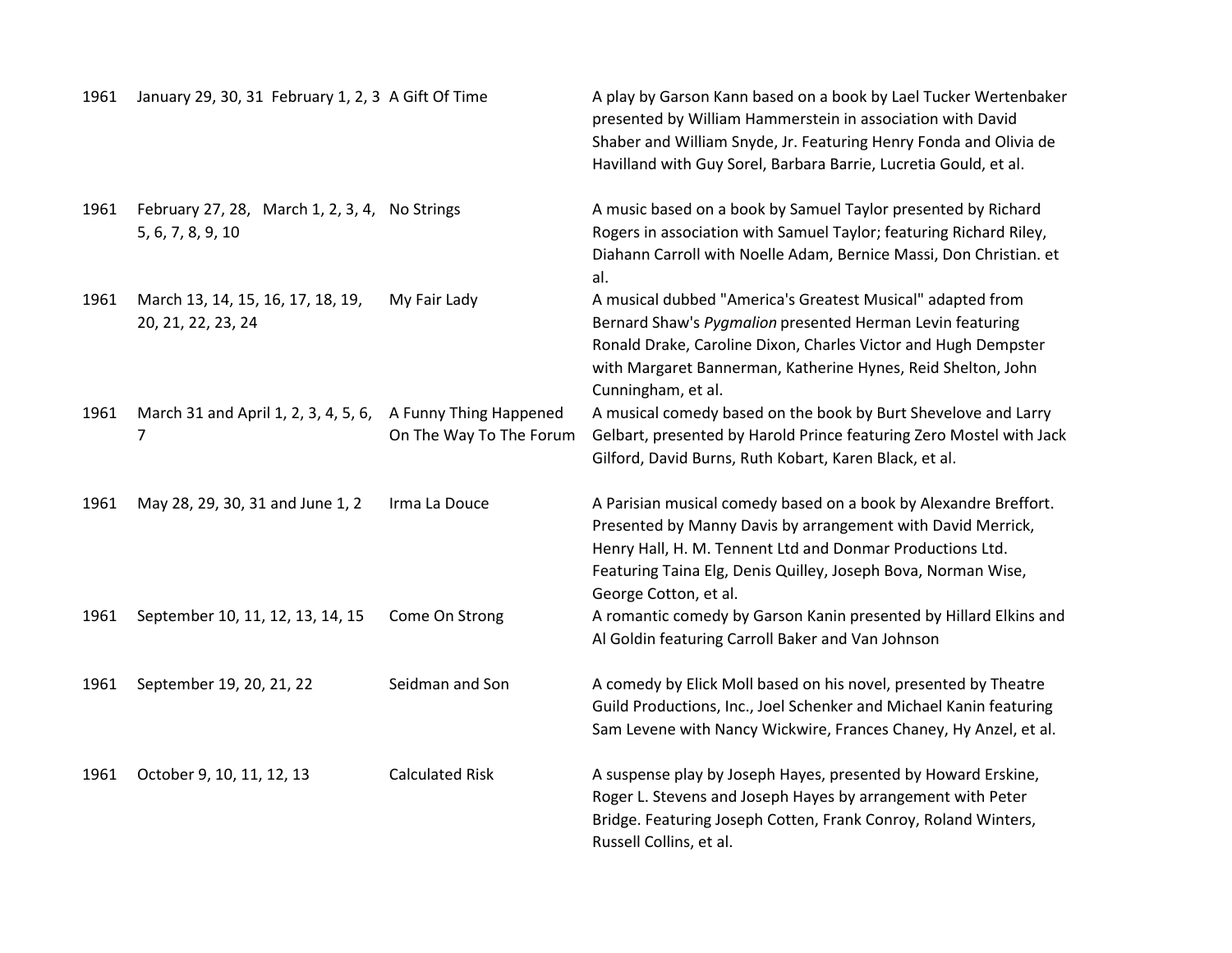| 1961 | October 15, 16, 17, 18, 19, 20                      | The Fun Couple                              | A comedy by Neil Jansen and John Haase adapted from the novel by<br>John Haase presented by Jay Julien, featuring Jane Fonda, Bradford<br>Dillman with David Hurst, Dyan Cannon, Ivor Francis and Ben Piazza                            |
|------|-----------------------------------------------------|---------------------------------------------|-----------------------------------------------------------------------------------------------------------------------------------------------------------------------------------------------------------------------------------------|
| 1961 | October 24, 25, 26, 27                              | Never Too Late                              | A comedy by Sumner Arthur Long presented by Elliot Martin-Daniel<br>Hollywood, featuring Paul Ford, Maureen O'Sullivan with John<br>Alexander, Leona Maricle. Fran Sharon and House Jameson                                             |
| 1961 | October 31 and November 1, 2, 3,                    | Harold                                      | A comedy by Saint -Subber in association with Ben Edwards and<br>Wigwam Productions, Inc. Featuring Anthony Perkins with Dan<br>Adams, Nathaniel Frey, John Fielder, Rochelle Oliver, et al.                                            |
| 1961 | November 24, 25, 26, 27, 28, 29,<br>30              | The Beauty Part                             | A comedy by S. J. Perelman presented by Michael Ellis in association<br>with Edmund Anderson featuring Bert Lahr with Alice Ghostley,<br>Larry Hagman, Patricia Englund, Joseph Leon, David Doyle, et al.                               |
| 1961 | December 6, 7, 8                                    | The Milk Train Doesn't Stop<br>Here Anymore | A new play by Tennesse Williams presented by Roger L. Stevens<br>featuring Hermione Baddeley, Mildred Dunnock, Paul Roebling with<br>Ann Williams, Clyde Ventura, Maria Tucci and Bruce Gibson                                          |
| 1963 | January 14, 15, 16, 17, 18, 19                      | I Can Get It For You<br>Wholesale           | A presented by Manny Davis based on Jerome Weidman with music<br>and lyrics by Harold Rome featuring Larry Kert with Fritzi Burr,<br>Lynne Broadbent, Carol Arthur, Sandra Kent, et al.                                                 |
| 1963 | January 26, 27, 28, 29, 30, 31 and<br>February 1, 2 | Dear Me, The Sky Is Falling                 | A comedy by Leonard Spigelgass based on a story by Gertrude Berg<br>and James Yaffe. Presented by The Theatre Guild featuring Gertrude<br>Berg, Howard Da Silva with Jill Kraft, Tresa Hughes, Michael<br>Baseleon, Ron Leibman, et al. |
| 1963 | February 20, 21, 22, 23                             | <b>Enter Laughing</b>                       | A comedy by Joseph Stein based on Carl Reiner, presented by<br>Morton Gottleib. Featuring Slyvia Sidney, Vivian Blaine, Alan<br>Mowbray and Irving Jacobson with Meg Myles, Michael Pollard,<br>Marty Greene, Barbara Dana, et al.      |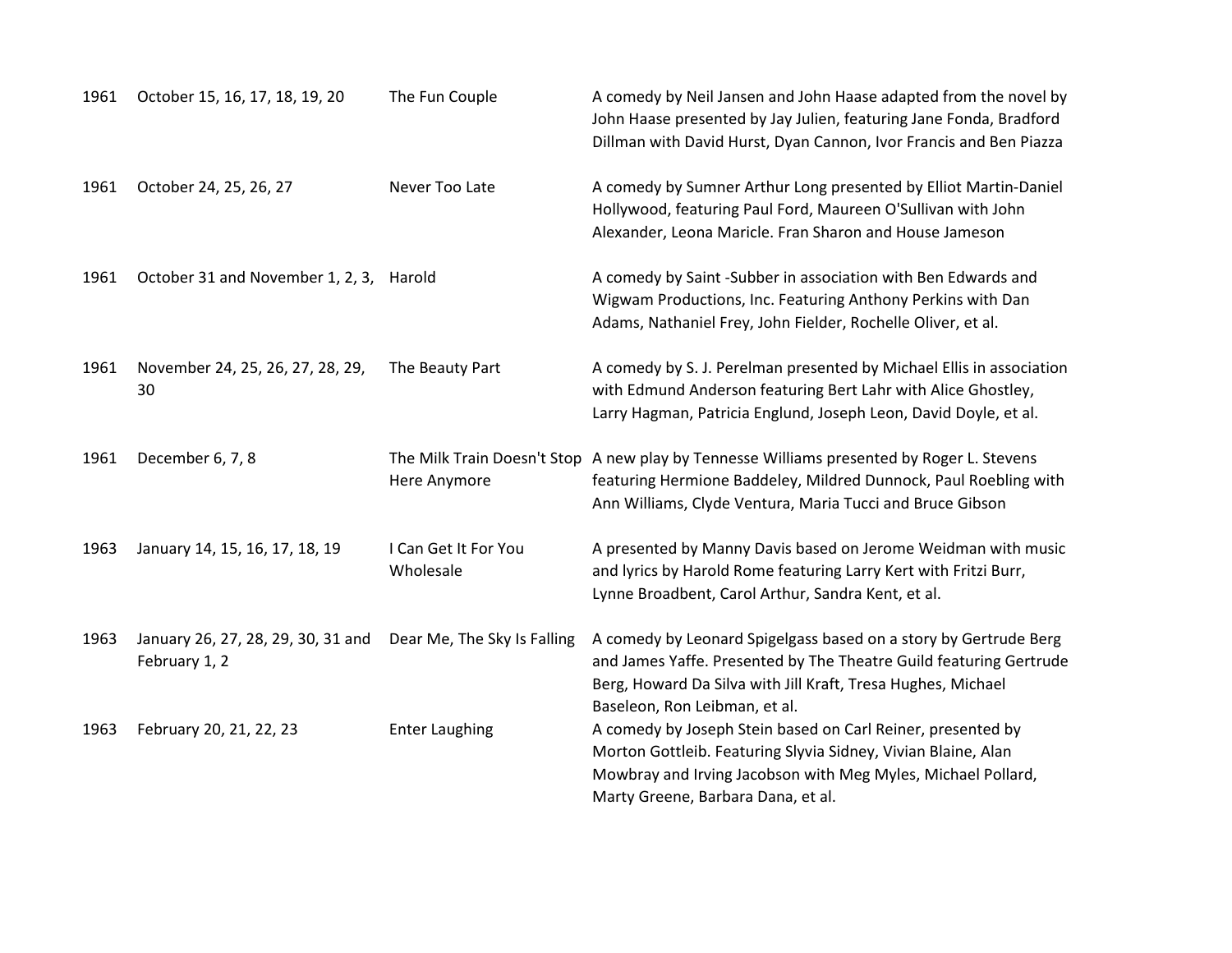| 1963 | February 27, 28 and March 1, 2,                                      | Memo                   | A comedy by Allan Scott presented by Shepard Traube and Glenn<br>Rose featuring Macdonald Carey, Zia Mohyeddin with Fred Clark,<br>Pippa Scott, Robert Elston, et al.                                                                                                             |
|------|----------------------------------------------------------------------|------------------------|-----------------------------------------------------------------------------------------------------------------------------------------------------------------------------------------------------------------------------------------------------------------------------------|
| 1963 | March 16, 17, 18, 19, 20, 21, 22,<br>23                              | She Loves Me           | A musical presented by Harold Prince in association with Lawrence<br>N. Kasha and Phillip C. McKenna featuring Barbara Cook, Daniel<br>Massey, Barbara Baxley with Jack Cassidy, Ludwig Donath,<br>Nathaniel Frey, Ralph Williams, et al.                                         |
| 1963 | March 30, 31 and April 1, 2, 3, 4, 5, Children From Their Games<br>6 |                        | A comedy by Irwin Shaw presented by Roger L. Stevens and Sam<br>Wanamaker featuring Martin Gabel and Faye Emerson with John<br>McMartin, Brenda Vaccaro, Bernie West, Gene Hackman and Ralph<br>Purdum                                                                            |
| 1963 | April 8, 9, 10, 11, 12, 13                                           | Here Today             | A comedy by George Oppenheimer presented by Thomas Brock and<br>Robert Carson featuring Tallulah Bankhead with Estelle Winwood,<br>Richard Kendrick, Patience Cleveland, John Granger, et al.                                                                                     |
| 1963 | April 22, 23, 24, 25, 26, 27                                         | Carnival               | A musical by Bob Merrill based on Michael Stewart's book<br>presented by Lee Guber, Frank Ford and Shelly Gross by<br>arrangement with David Merrick. Featuring Elaine Malbin, Ed Ames<br>with Michael Davis, Marge Cameron, Don Potter, Jack Hollander, et<br>al.                |
| 1963 | August 26, 27, 28, 29, 30, 31                                        | The Sound Of Music     | A musical play based on the book by Howard Lindsay and Russell<br>Crouse presented by Leland Hayward, Richard Halliday, Richards<br>Rogers and Oscar Hammerstein 2nd, featuring Barbara Meister,<br>John Myhers with Kathleen Hilgenberg, Jack Collins, Marthe Enrolle,<br>et al. |
| 1963 | September 14, 15, 17, 18, 19, 20,<br>21                              | Bicycle Ride To Nevada | A play by Robert Thom baased on Barnaby Conrad's book presented<br>by Robert I. Stevens ad Herman Shumlin in association with Nelson<br>Morri and Randloph Hale, featuring Franchot Tone                                                                                          |
| 1963 | September 25, 26, 27, 28                                             | Barefoot in the Park   | A comedy by Neil Simon presented by Saint-Subber featuring<br>Elizabeth Ashley, Robert Redford, Mildred Natwick, Kurt Kaznar with<br>Herbert Eldelman and Joseph Keating                                                                                                          |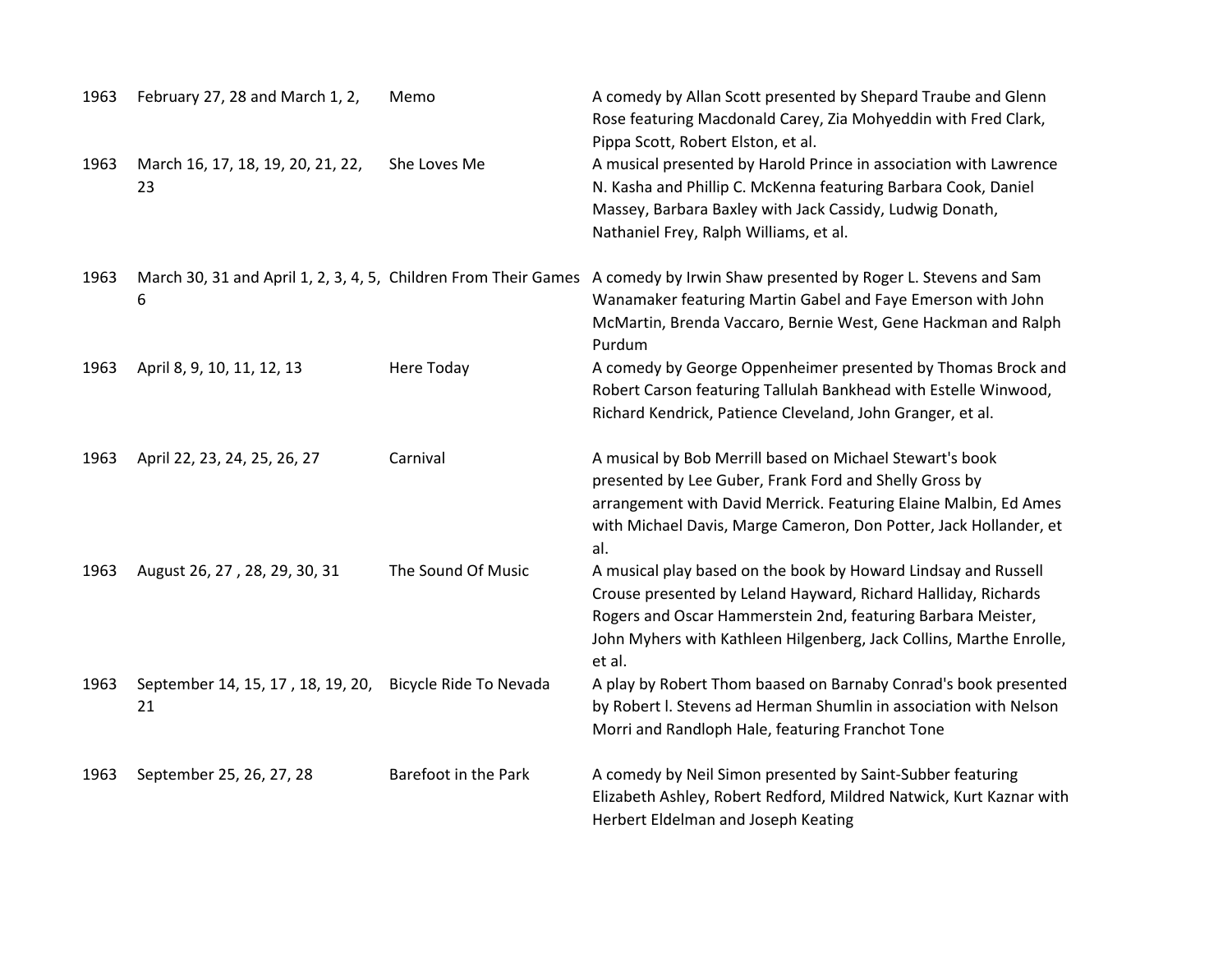| 1963 | October, 1, 2, 3, 4, 5                                    | A Rainy Day In Newark              | A comedy by Howard Teichmann presented by Stevens Productions<br>featuring Eddie Mayehoff, Dody Goodman, Zachary Scott, Mary<br>McCarty with John McMartin, Ivor Francis, Gene Hackman and Tom<br>Ahearne                                                                                                                                                                                                          |
|------|-----------------------------------------------------------|------------------------------------|--------------------------------------------------------------------------------------------------------------------------------------------------------------------------------------------------------------------------------------------------------------------------------------------------------------------------------------------------------------------------------------------------------------------|
| 1963 |                                                           |                                    |                                                                                                                                                                                                                                                                                                                                                                                                                    |
| 1963 | October 7, 8, 9, 10, 11, 12                               | A Thousand Clowns                  | A romantic comedy by Herb Gardener presented by Fred Coe and<br>Arthur Cantor, featuring Dane Clark, Margaret O'Brien, Barry<br>Gordon with Marc London, Conrad Fowkes and Paul E. Richards                                                                                                                                                                                                                        |
| 1963 | October 24, 25, 26                                        | One Flew Over The<br>Cuckoo's Nest | A play by Dale Wasserman based on the novel by Ken Kesey<br>presented by David Merrick and Edward Lewis in association with<br>Seven Arts and Epic Productions, featuring Kirk Douglas, Joan Tetzel,<br>Ed Ames, Malcolm Atterbury, Gene Wilder, Rex Robbins, Al Nesor,<br>Fiddle Viracola, Leonard Parker, Lincoln Kilpatrick, Charles Tyner<br>and Arnold Soboloff with William Daniels and Gerald S. O'Loughlin |
| 1963 | November 9, 10, 11, 12, 13, 14, 15, Love and Kisses<br>16 |                                    | A comedy by Anita Rowe Block presented by Dore Schary featuring<br>Larry Parks, Mary Fickett with Dennis Cooney, Bert Convy, Susan<br>Browning, Katharine Raht, Michael Currie and Alberta Grant                                                                                                                                                                                                                   |
| 1963 | November 18, 19, 20, 21, 22, 23                           | <b>Black Nativity</b>              | A gospel jamboree presented by Langston Hughes presented by<br>Martin Tahse, The Michael R. Santangelo-Barbara Griner Production<br>in association with Eric Franck. The Marion Williams and The Stars<br>of Faith, Alex Bradford and The Bradford Singers with Princess<br>Stewart, Ed Hall, Hope Clarke, Matt Cameron and Philip Stamps                                                                          |
| 1963 | November 27, 28, 29, 30                                   |                                    | Nobody Loves An Albatross A comedy by Ronald Alexander presented by Philip Rose and Elliot<br>Martin featuring Robert Preston, Carol Rossen, Marian Winters, Phil<br>Leeds, Leslye Hunter, Frank Campanella, Jack Bittner, Barnard<br>Hughes, Gertrude Jeannette, Richard Mulligan, Marie Wallace, Leon<br>Janney and Constance Ford                                                                               |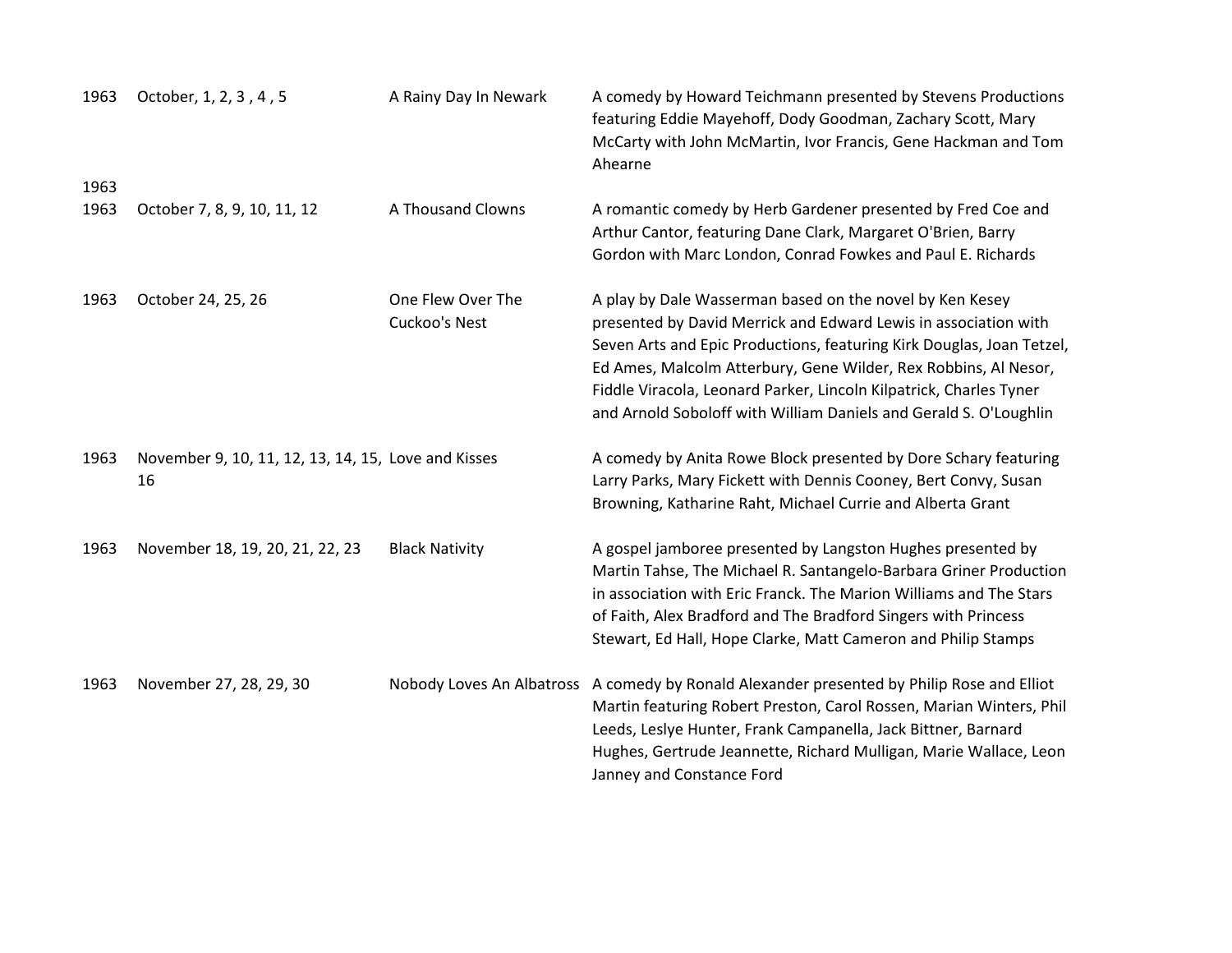| 1963 | December 14, 15, 16, 17, 18, 19,<br>20, 21 | Dylan               | A play by Sidney Michaels based on Dylan Thomas in America by<br>John Malcolm Brinnin and Leftover Life to Kill by Caitlin Thomas,<br>produced by Peter Glenville and presented by George W. George<br>and Frank Granat. Featuring Sir Alec Guinness, Kate Reid, James<br>Ray, Barbara Berjer, Martin Garner, Jenny O'Hara, Gordon B. Clarke,<br>Ernest Graves, Margaret Braidwood                                                                                                                                                                                                                |
|------|--------------------------------------------|---------------------|---------------------------------------------------------------------------------------------------------------------------------------------------------------------------------------------------------------------------------------------------------------------------------------------------------------------------------------------------------------------------------------------------------------------------------------------------------------------------------------------------------------------------------------------------------------------------------------------------|
| 1964 | January 1, 2, 3, 4,                        | The Hollow Crown    | A Royal Revue and etertianment by and about the Kings and<br>Queens of England devised and staged by John Barton presented by<br>arrangement with the Governors of the Royal Shakespeare Theatre,<br>Stratford-on-Avon incorporated under Royal Charter Patron, Her<br>Majesty, The Queen; President: The Rt. Hon. the Earl of Avon, KG,<br>PC, MC; Chairman: Sir Fordham Flower, OBE, DC; Bonard<br>Productions. Featuring leading members of the Royal Shakespeare<br>Company; Peter Brook, Peter Hall, Michael Saint Denis, CBE; Ann<br>Firbank, Michael Gough, John Nettleton and John Warner |
| 1964 | January 13, 14, 15, 16, 17, 18             | Moon/ The Crucible  | The Seagull/Ring Round The Three plays presented by The American National Theatre and<br>Academy. The Seagull by Anton Chekhov, translated by Eva Le<br>Gallienne; The Moon by Jean Anouilh translated by Christopher Fry<br>and The Crucible by Arthur Miller. Featuring Eva Le Gallienne, Farley<br>Granger, Denholm Elliott and Anne Meacham                                                                                                                                                                                                                                                   |
| 1964 | January 21, 22, 23, 24, 25                 | Any Wednesday       | A comedy by Muriel Resnik presented by George W. George and<br>Frank Granat and Howard Erskine, Edward Specter Productions and<br>Peter Katz. Featuring Michael Rennie and Sandy Dennis                                                                                                                                                                                                                                                                                                                                                                                                           |
| 1964 | February 1, 2, 3, 4, 5, 6, 7, 8            | <b>High Spirits</b> | A musical comedy by Hugh Martin and Timothy Gray based upon<br>Blithe Spirit by Noel Coward, presented by Lester Osterman, Robert<br>Fletcher and Richard Horner. Featuring Beatrice Lillie, Tammy<br>Grimes, Edward Woodward with Louise Troy, Carol Arthur,<br>Margaret Hall and Lawrence Keith                                                                                                                                                                                                                                                                                                 |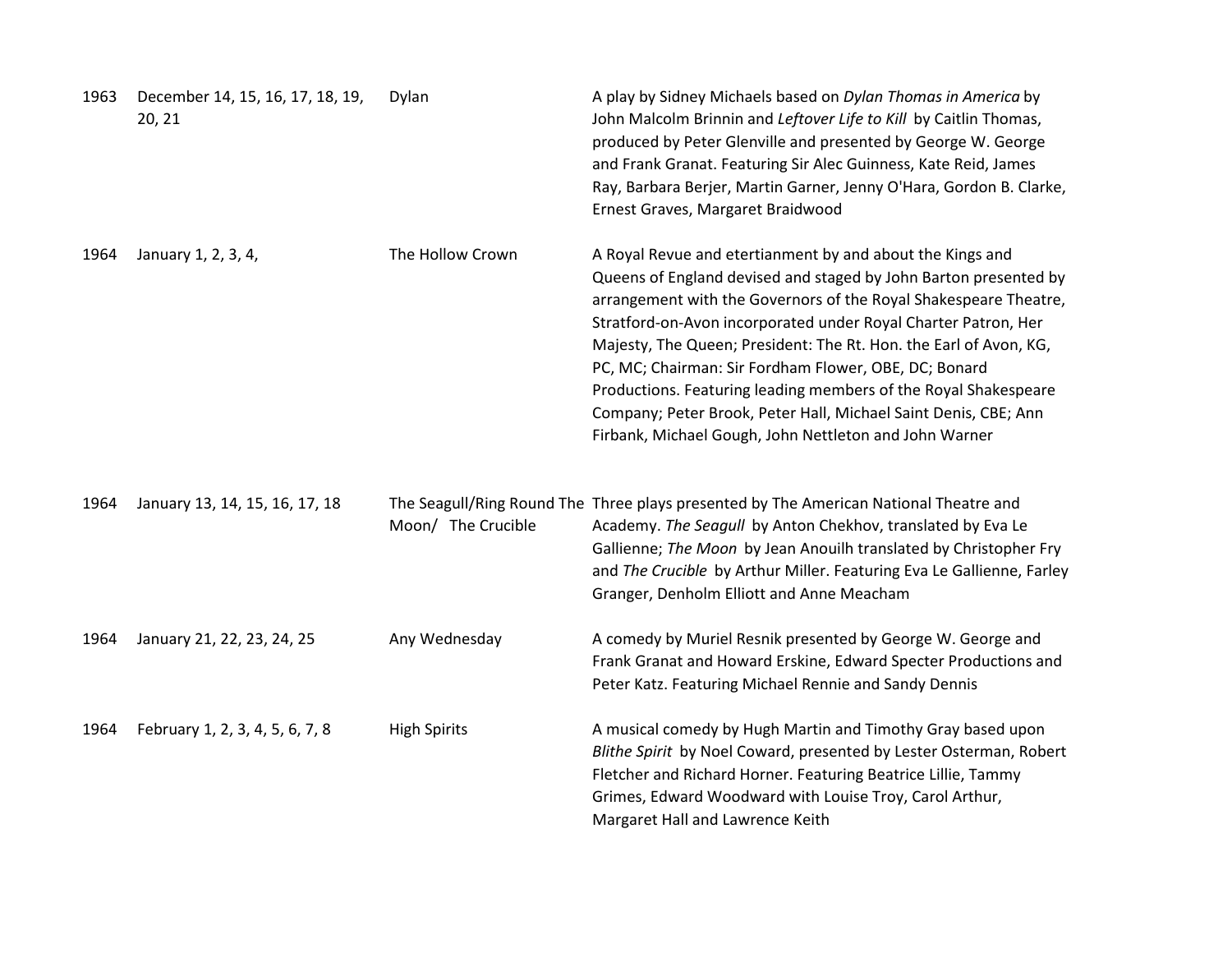| 1964 | February 10, 11, 12, 13, 14, 15      | Beyond The Fringe 1964             | A comedy presented by Alexander H. Cohen by arrangement with<br>William Donaldson and Donald Albery, featuring Alan Bennett,<br>Peter Cook, Johnathan Miller, Dudley Moore with Patrick Carter,<br>William Christopher, Patrick Horgan and Leigh Wharton                      |
|------|--------------------------------------|------------------------------------|-------------------------------------------------------------------------------------------------------------------------------------------------------------------------------------------------------------------------------------------------------------------------------|
| 1964 | February 20, 21, 22, 23              | Just Twenty-Plus Me                | A musical comedy by presented by James Fitzgerald featuring Jane<br>Powell, The Voices of The Top Twenty and Bob Melvin                                                                                                                                                       |
| 1964 | March 4, 5, 6, 7                     | Josephine Baker and Her<br>Company | A musical review presented by Sherman S. Krellberg featuring<br>Josephine Baker and Her Company direct from Paris with Geoffrey<br><b>Holder and Aviv Dancers</b>                                                                                                             |
| 1964 | March 9, 10, 11, 12, 13, 14          | Pajama Tops                        | A comedy Feilbert based on the French farce Moumou by Jean De<br>La Traz, presented by Abba Productions, Inc. Featuring June<br>Wilkinson, Richard Vath and William Browder                                                                                                   |
| 1964 | March 16, 17, 18, 19, 20, 21         | A Man For All Seasons              | An award winning play by Robert Bolt; Best Play of Critics Circle and<br>Antoinette Perry Awards. Presented by the American National<br>Theatre and Academy, Robert Whitehead- Roger L. Stevens<br>Production. Featuring William Broderick, Bruce Gordon and Albert<br>Dekker |
| 1964 | April 8, 9, 10, 11                   | America, Be Seated                 | A modern minstrel show presented by Mike Todd's Minstrels,<br>directed by Ronny Graham and produced by Michael Todd, Jr. in<br>association with Leonard P. Gaines. Featuring Ronny Graham,<br>Timmie Rogers, Bibi Osterwald, Mae Barnes, et al.                               |
| 1964 | April 18, 19, 20, 21, 22, 23, 24, 25 | Fade Out Fade In                   | A musical comedy presented by Lester Osterman and Jule Styne<br>based on the Betty Comden and Adolph Green, featuring Jack<br>Cassidy and Lou Jacobi with Dick Patterson, Tina Louise, Mitchell<br>Jason, et al.                                                              |
| 1964 | April 29, 30 May 1, 2                | Luther                             | A play presented by David Merrick by arrangement with The English<br>Stage Company and Oscar Lewenstein. Featuring John Heffernan,<br>George Mathews, Hugh Franklin, Michael Egan, Alan Bergmann and<br><b>Frank Shelley</b>                                                  |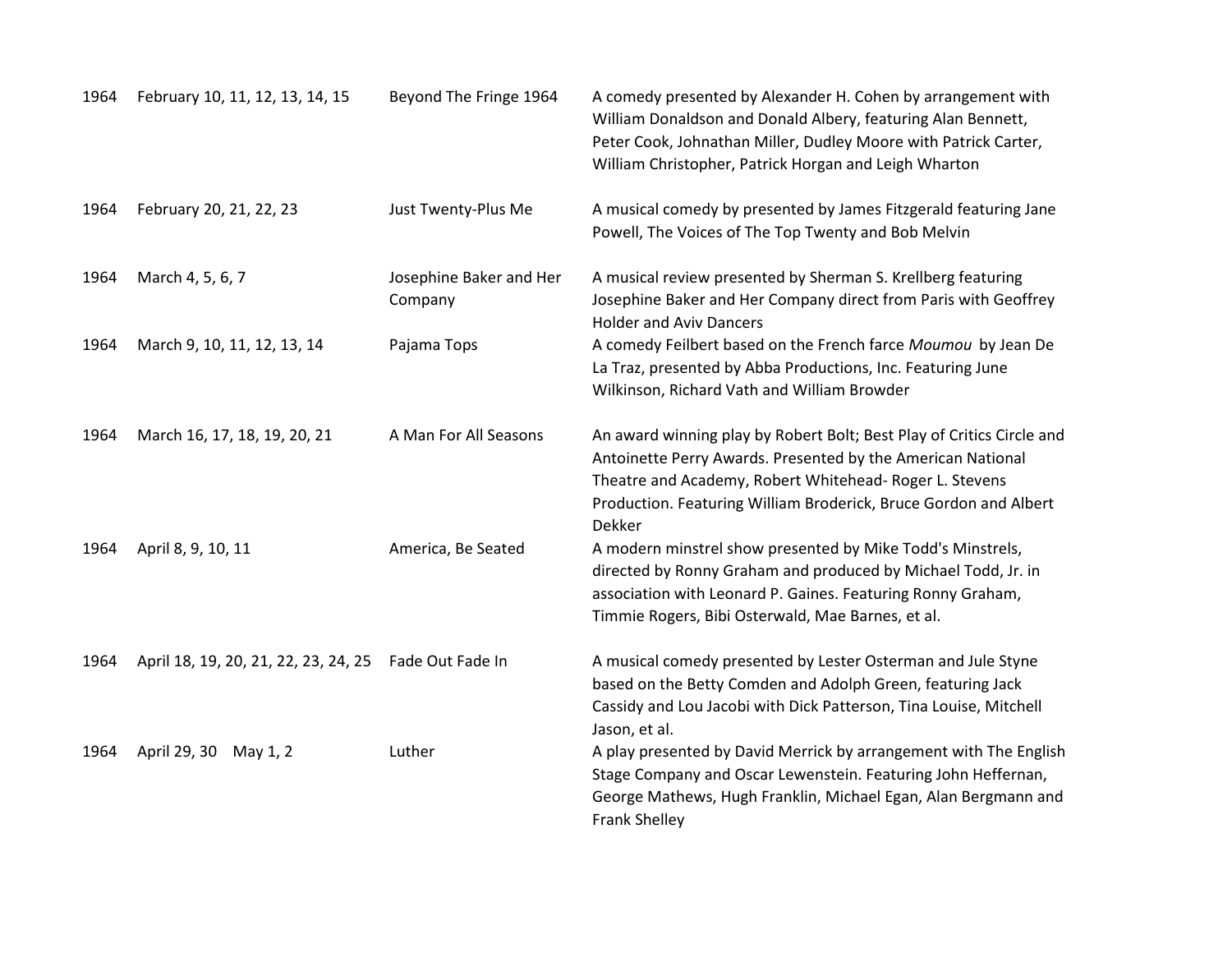| 1964 | May 18, 19, 20, 21, 22, 23       | Who's Afraid of Virginia<br>Woolf? | An award-winning play by Edward Albee and presented by Theatre<br>1964, Richard Barr and Clinton Wilder. Featuring Nancy Kelly and<br><b>Sheppard Strudwick</b>                                                                                                               |
|------|----------------------------------|------------------------------------|-------------------------------------------------------------------------------------------------------------------------------------------------------------------------------------------------------------------------------------------------------------------------------|
| 1964 | September 3, 4, 5,               | <b>Beekman Place</b>               | A comedy by Samuel Taylor presented by Stevens Productions Inc.,<br>Samuel Taylor and Bonfils-Seawell Enterprises featuring Fernand<br>Gravet, Arlene Francis and Madeliene Carroll                                                                                           |
| 1964 | September 23, 24, 25, 26         | A Severed Head                     | A comedy by Iris Murdoch and J. B. Priestley presented by David<br>Merrick and Donald Albery featuring Joan Fontaine, Robin Bailey,<br>Elliot Reid, Lee Grant with Jessica Walter, Robert Milli and Angela<br>Wood                                                            |
| 1964 | November 4, 5, 6, 7              | Poor Richard                       | A play presented by Stevens Productions, Inc., featuring Alan Bates<br>and Gene Hackman with Joanna Pettet, Margery Maude and<br>Colgate Salsbury                                                                                                                             |
| 1964 | November 16, 17, 18, 19, 20, 21  | Pajama Tops                        | A comedy by Mawby Green and Ed Feilbert based on the French<br>farce Moumou by Jean De Le Traz. Featuring June Wilkinson with<br>Richard Vath and William Browder                                                                                                             |
| 1964 | November 26, 27, 28              | Alfie                              | A comedy by Bill Naughton presented by Frederick Brisson by<br>arrangement with Peter Saunders, Ltd. and Mermaid Theatre Trust,<br>Ltd. Featuring Terrence Stamp with Juliet Mills with George S.<br>Irving, Mverno, Mary Hanefey and Marica Ashton                           |
| 1965 | December 30, 31 and January 1, 2 | Royal Flush                        | A musical based on Jay Thompson's book, presented by L. Slade<br>Brown featuring Kaye Ballard, Mickey Deems, Kenneth Nelson, et al<br>with Jane Connell and Beverly Todd                                                                                                      |
| 1965 | January 13, 14, 15, 16           | <b>Boeing Boeing</b>               | A comedy by Marc Camoletti and adapted by Beverly Cross,<br>presented by Martin Lee by arrangement with Hal Wallis<br>Productions and John Gale Productions Ltd. Featuring lan<br>Carmichael with Gerald Harper, Maureen Pryor, Diana Millay,<br>Joanna Morris and Susan Carr |
| 1965 | January 20, 21, 22, 23,          | Diamond Orchid                     |                                                                                                                                                                                                                                                                               |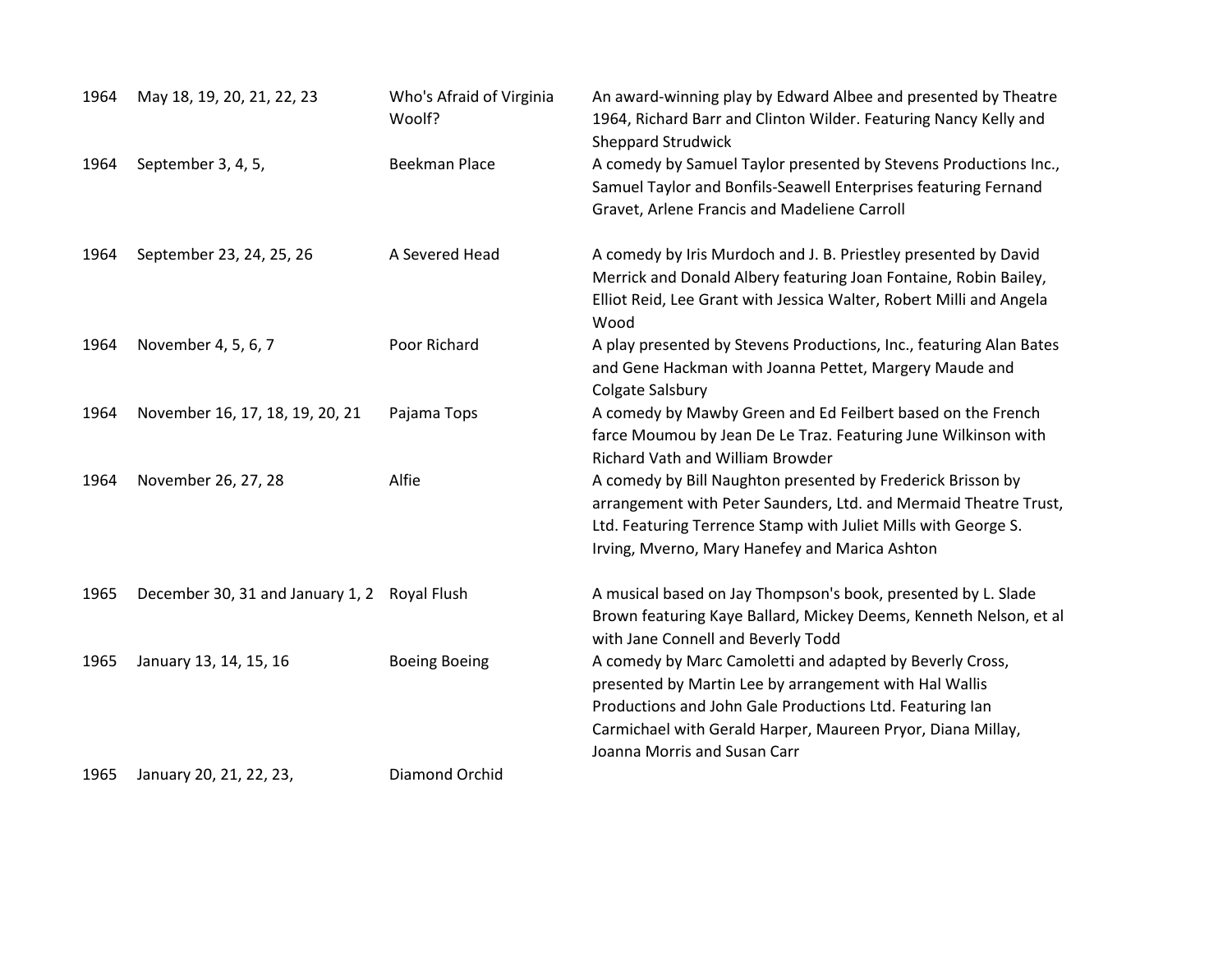| 1965 |                                                                              |                                                            | A play by Jerome Lawrence and Robert E. Lee presented by Gilbert<br>Miller and Stevens Productions Inc. Featuring Jennifer West, Bruce<br>Gordon, Finlay Currie, Mario Alcade, Helen Craig and Margery<br>Maude with Bruce Kirby, Leonardo Cimino et al.                                                                                                                        |
|------|------------------------------------------------------------------------------|------------------------------------------------------------|---------------------------------------------------------------------------------------------------------------------------------------------------------------------------------------------------------------------------------------------------------------------------------------------------------------------------------------------------------------------------------|
| 1965 | January 30, 31 and February 1, 2,<br>3, 4, 5, 6, 7, 8, 9, 10, 11, 12, 13, 14 | Do I Hear A Waltz                                          | A musical by Richard Rodgers based on a book by Arthur Laurents<br>presented by Richard Rodgers featuring Elizabeth Allen, Sergio<br>Franchi and Carol Bruce with Madeleine Sherwood, Julienne Marie,<br>Stuart Damon et al.                                                                                                                                                    |
| 1965 | February 20, 21, 22, 23, 24, 25, 26, Catch Me If You Can<br>27               |                                                            | A comedy by Jack Weinstock and Willie Gilbert based on the French<br>play by Robert Thomas. Presented by Lee Guber, Frank Ford and<br>Shelly Gross featuring Dan Dailey and Tom Bosley and Bethel Leslie                                                                                                                                                                        |
| 1965 | March 1, 2, 3, 4, 5, 6                                                       | From The Second City                                       | A comedy presented by Max Allentuck featuring Bill Alton, Robert<br>Benedetti, Severn Darden, Judy Graubart, Sally Hart and David<br>Steinberg                                                                                                                                                                                                                                  |
| 1965 | March 10, 11, 12, 13                                                         | A Sign Of Affection                                        | A comedy by Carolyn Green, presented by Gayle Stine featuring<br>John Payne, Nan Martin with Lesley Ann Warren                                                                                                                                                                                                                                                                  |
| 1965 | March 15, 16, 17, 18, 19, 20                                                 | The Roar Of The<br>Greasepaint - The Smell Of<br>The Crowd | A musical by Leslie Bricusse and Anthony Newley presented by<br>David Merrick in association with Bernard Delfont. Featuring<br>Anthony Newley, Cyril Ritchard with Sally Smith, Gilbert Price and<br>Joyce Jillson                                                                                                                                                             |
| 1965 | April 3, 4, 5, 6, 7, 8, 9, 10                                                | Flora, The Red Menace                                      | A musical comedy based on the book by George Abbot and Robert<br>Russell, presented by Harold Prince. Featuring Liza Minnelli, Mary<br>Louise Wilson, Cathryn Damon, Robert Kaye, Stephanie Hill, James<br>Cresson, Dortha Duckworth, Joe E. Marks, et al.                                                                                                                      |
| 1965 | April 19, 20, 21, 22, 23, 24                                                 | Oliver                                                     | A musical based on the book by Lionel Bart (freely adapted from<br>Dickens' Oliver Twist) presented by Henry Guettel and Arthur<br>Cantor by special arrangement with David Merrick and Donald<br>Albery. Featuring Jules Munshin and Joan Eastman with Dale<br>Malone, Lu Leonard, Vincent Beck, James Beard, Joseph Boland,<br>Patricia Drylie, Dean Paulin and Chris Andrews |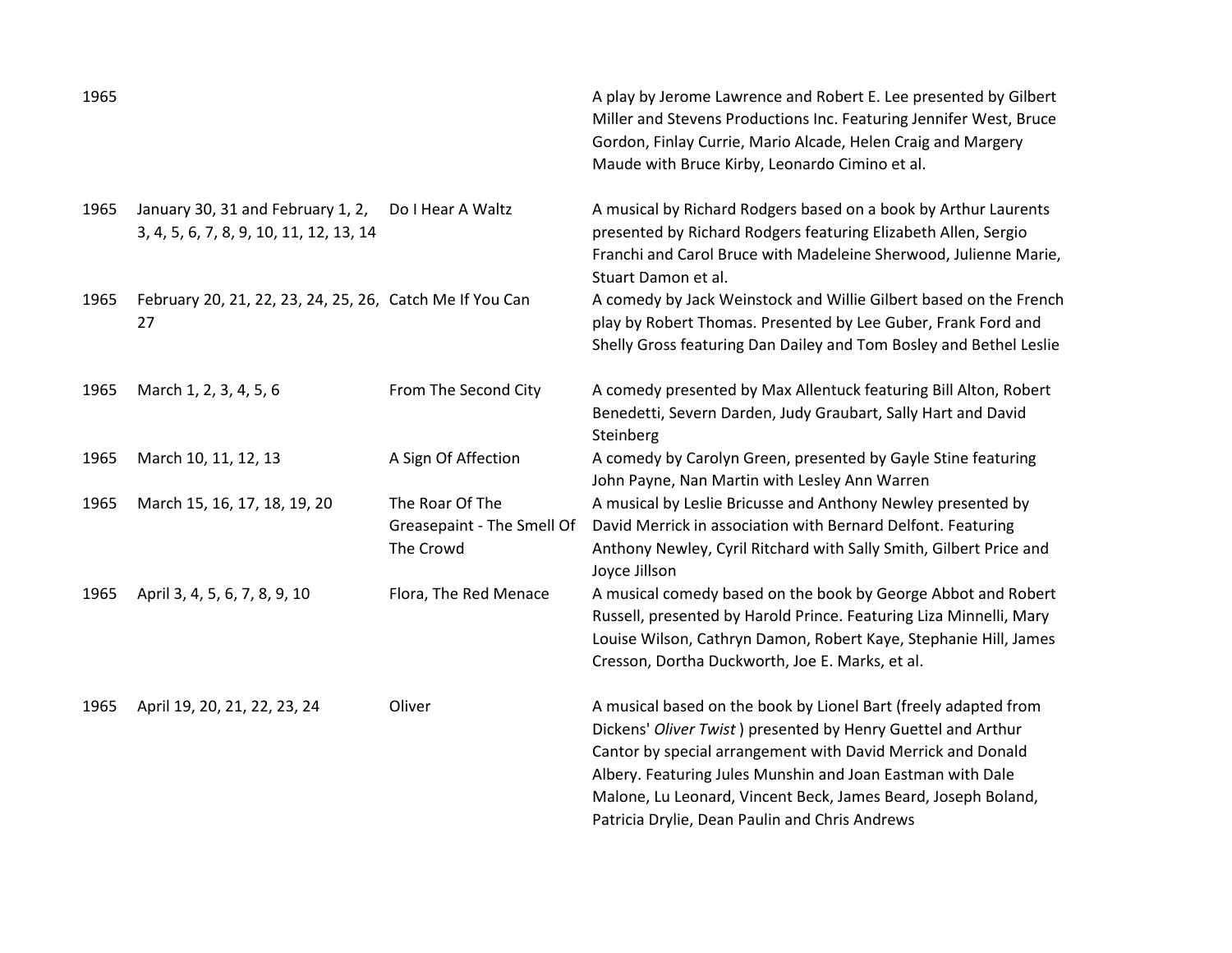| 1965 | May 5, 6, 7, 8                                 | Arthur Miller's After The<br>Fall | A play presented by The American National Theatre and Academy; a<br>Martin Tahse Production featuring Charles Aidman and Judi West,<br>Rudy Bond, Sylvia Gassell, Linda Geiser, William Callan, Patricia<br>Falkenhain, Susan Browning, David Spielberg, Robert Baines, her<br>Mackenzie                                                  |
|------|------------------------------------------------|-----------------------------------|-------------------------------------------------------------------------------------------------------------------------------------------------------------------------------------------------------------------------------------------------------------------------------------------------------------------------------------------|
| 1965 | September 8, 9, 10, 11                         | Generation                        | A comedy by William Goodhart presented by Frederick Brisson<br>featuring Henry Fonda and A. Larry Haines with Richard Jordan,<br>Holly Turner, Sandy Baron, Don Fellows                                                                                                                                                                   |
| 1965 | September 15, 16, 17, 18,                      | The Owl And The Pussycat          | A Broadway hit comedy by Bill Manhoff presented by Philip Rose,<br>Pat Fowler and Seven Arts Productions featuring Eartha Kitt and<br><b>Russell Nype</b>                                                                                                                                                                                 |
| 1965 | September 20, 21, 22, 23, 24, 25               | The Impossible Years              | A comedy by Bob Fisher and Arthur Marx presented by David Black<br>and Walter A. Hyman, featuring Janet Ward and Jane Elliot, Bert<br>Convy, Sudie Bond, Michael Vale, Jack Hollander, Neva Small,<br>Michael Hadge                                                                                                                       |
| 1965 | September 29, 30, 31 October 1, 2 Mating Dance |                                   | A comedy by Eleanor Harris Howard and Helen McAvity presented<br>by Elliot Martin featuring Van Johnson, J. D. Cannon, Martin Winters<br>with Richard Mulligan, Fleury D'Antonakis and Marian Hailey                                                                                                                                      |
| 1965 | October 11, 12, 13, 14, 15, 16                 | Kismet                            | A musical based on the book by Charles Lederer and Luther Davis,<br>presented by Richard Rodgers, President and Producing Director,<br>Music Theater Of Lincoln Center. Featuring Alfred Drake and Anne<br>Jeffreys with Hnery Calvin, Richard Banke, Patricia Welting, Don<br>Beddoe, Truman Gaige, Beatrice Kraft, Alfred Toigo, et al. |
| 1965 | October 20, 21, 22, 23                         | The Wayward Stork                 | A comedy by Harry Tugend presented by Garrick Productions and<br>Martin Lee. Featuring Bob Cummings and Art Lund, Lois Nettleton,<br>David Doyle, Arlene Golonka, Gary Pillar, Violet Dunn, Estelle<br>Omens, Rosalind Cash and Molly Ardrey                                                                                              |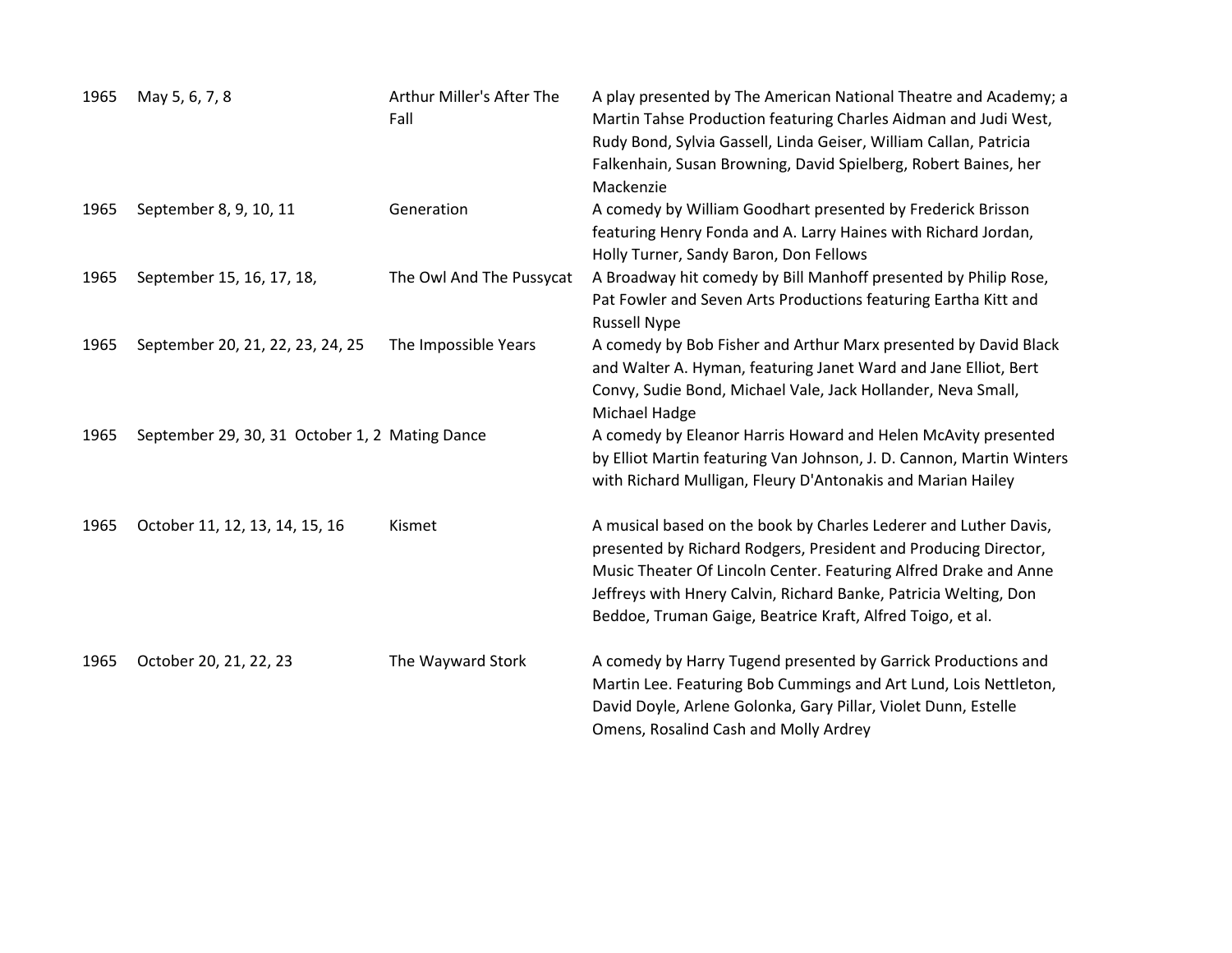| 1965 | December 15, 16, 17, 18                                                | <b>Hostile Witness</b>                 | A play by Jack Roffey presented by Jay Julien and Andre Goulston by<br>arrangement with Peters Saunders, featuring Ray Milland with<br>Michael Allinson, Anthony Kemble Cooper, Geoffrey Lumsden,<br>Angela Thornton, Edgar Daniels and Norman Barrs                                                                                    |
|------|------------------------------------------------------------------------|----------------------------------------|-----------------------------------------------------------------------------------------------------------------------------------------------------------------------------------------------------------------------------------------------------------------------------------------------------------------------------------------|
| 1967 | January 9, 10, 11, 12, 13, 14                                          | The Fantasticks                        | An award-winning international musical based on the book by Tom<br>Jones presented by David Cryer and Albert Poland, featuring David<br>Cryer, Anne Kaye, Ty McConnell, Donald Babcock, Wayne E.<br>Martens, George Riddle, John Tillotson and James Cook                                                                               |
| 1967 | January 18, 19, 20, 21                                                 | Love In E-Flat                         | A comedy by Norman Krasna presented by Alfred De Liagre, Jr.<br>featuring Kathleen Nolan and Morty Gunty, Hal Buckley with<br>Charles Lane, Joe Ponazecki, Gillian Spencer                                                                                                                                                              |
| 1967 | January 30, 31                                                         | February 1, 2, 3, 4 This Was Burlesque | A musical satire based on Ann Corio's recollections presented by<br>Michael P. Iannucci presented by Ann Corio. Featuring Steve Mills,<br>Dick Bernie, Charlie Robinson, Gloria Le Roy, Dexter Maitland, Harry<br>Ryan, Miss Dee Light, Shimmy Queen and Nicole Jaffe                                                                   |
| 1967 | February 21, 22, 23, 24, 25                                            | The Hemingway Hero                     | A play by A. E. Hotchner based on writings by Ernest Hemingway<br>presented by William Court Cohen, Seymour Vall and Ralph<br>Alswang. Featuring Gary Merrill and Jennifer West, Lois Nettleton,<br>Norman Rose, Stephen Joyce, Ira Lewis, Carol Gustafson, Patricia<br>Fay                                                             |
| 1967 | September 24, 25, 26, 27, 28, 29,<br>30 October 1, 2, 3, 4, 5, 6, 7, 8 | Man Of La Mancha                       | A musical play by Dale Wasserman presented by Albert W. Selden<br>and Hal James featuring Jose Ferrer and Dale Malone, Harvey<br>Lembeck, Wilbur Evans, David Atkinson, Maura K. Wedge with Lu<br>Leonard, Kirby Smith, Wilson Robey, Dianne Barton, Taylor Reed,<br>Patti Winston                                                      |
| 1967 | September 30, 31 Ocotber 1, 2, 3, How Now, Dow Jones<br>4, 5, 6, 7     |                                        | A musical comedy based on an original idea by Carolyn Leigh<br>presented by David Merrick by arrangement with Edwin H. Morris &<br>Co. Inc. Featuring Anthony Roberts, Marlyn Mason, Brenda Vaccaro<br>and Hiram Sherman with George Coe, Sammy Smith, Madeline<br>Kahn, Charlotte Jones, Rex Everhart, Jennifer Darling, Arthur Hughes |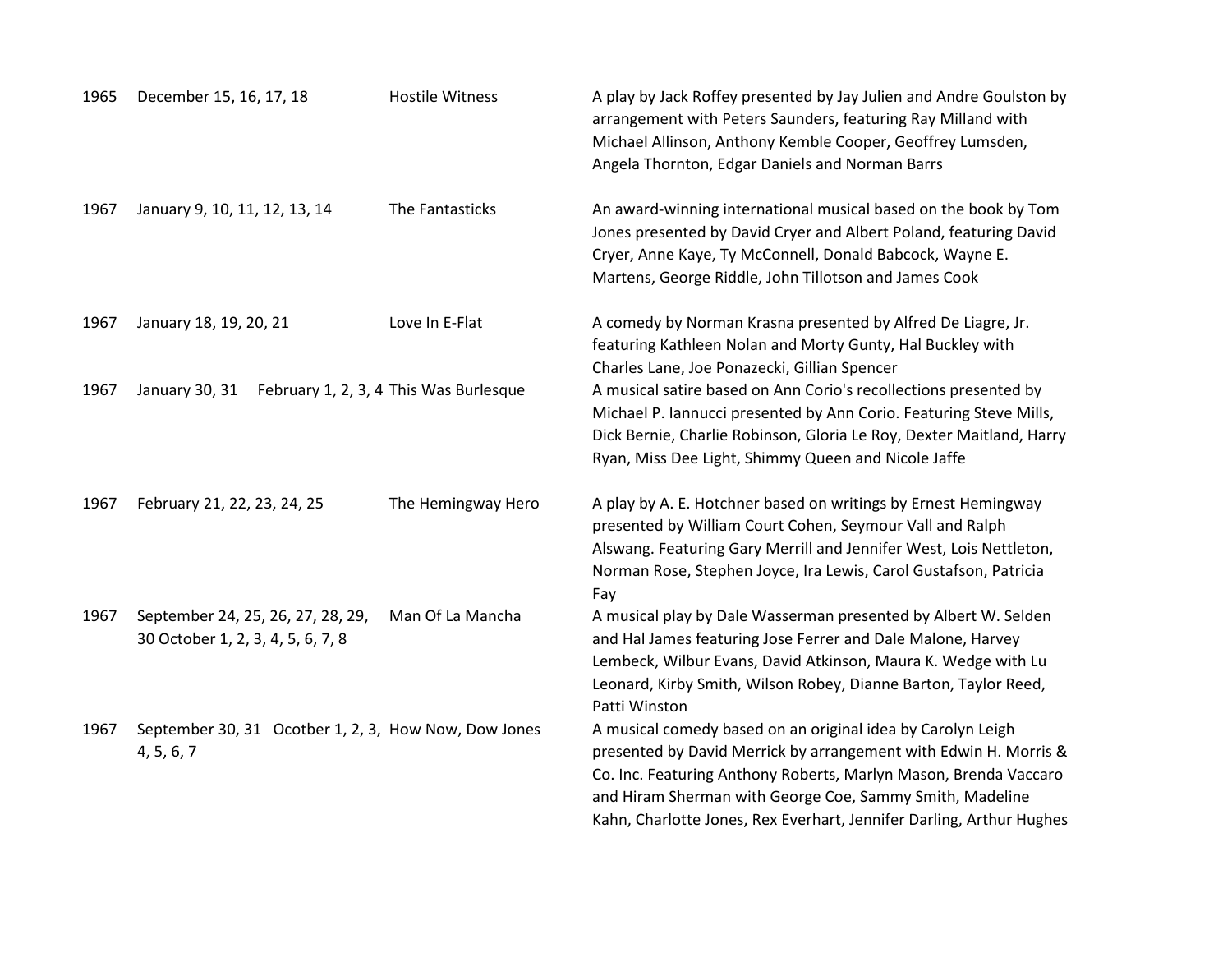| 1967 | October 11, 12, 13, 14, 15, 16                       | Halfway Up The Tree | A comedy by Peter Ustinov presented by Alexander H. Cohen<br>featuring Anthony Quayle, Eileen Herlie with Hanne Bork, Sam<br>Waterston, Margaret Linn, Graham Jarvis, William Larsen and John<br>Tillinger                                                                                                                |
|------|------------------------------------------------------|---------------------|---------------------------------------------------------------------------------------------------------------------------------------------------------------------------------------------------------------------------------------------------------------------------------------------------------------------------|
| 1967 | November 2, 3, 4, 5                                  |                     | At The Drop Of Another Hat A play presented by Alexander H. Cohen featuring Michael Flanders<br>and Donald Swann                                                                                                                                                                                                          |
| 1967 | December 23, 24, 25, 26, 27, 28,<br>29, 30, 31       | Cabaret             | A play based on John Van Druton's play and stories by Christopher<br>Isherwood presented by Harold Prince in association with Ruth<br>Mitchell. Featuring Signe Hasso, Leo Fuchs, Melissa Hart with<br>Robert Salvio, Catherine Gaffigan, David Rounds, and Gene Rupert                                                   |
| 1968 | January 10, 11, 12, 13,                              | Avanti              | A comedy by Samuel Taylor presented by Morris Jacobs and Jerome<br>Whyte in association with Richard Rodgers, featuring Jennifer<br>Hilary, Robert Reed, Keith Baxter and Betsy Von Furstenberg with<br>Rik Pierce, Frank Nastasi, Loreto Caringi                                                                         |
| 1968 | November 25, 26, 27, 28, 29, 30                      | This Was Burlesque  | A musical satire based on the 1969 edition of Ann Corio's<br>recollections, presented by Michael P. Iannucci. Featuring Jerry<br>Lester with Lady Godiva, Claude Mathis, Gloria Le Roy, Harry<br>Conley, Harry Ryan, Dexter Maitland and Tami Roche                                                                       |
| 1969 | January 24, 25, 26, 27, 28, 29, 30,<br>31 February 1 | Mame                | A play based on a book by Jerome Lawrence and Robert E. Lee; a<br>Fryer, Carr and Harris presentation presented by Lee Guber and<br>Shelly Gross. Featuring Janet Blair, Elaine Stritch, Isabelle Farrell,<br>Richard Higgs, Sean Allan, Sam Kressen, Louise Kirtland, Anne<br>Russell, Chet London, Franklin Siu, et al. |
| 1969 | February 8, 9, 10, 11, 12, 13, 14,<br>15             |                     | 1776 A musical comedy based on Peter Stone's book presented by Stuart<br>Ostrow, featuring William Daniels, Paul Hecht, Clifford David, Roy<br>PooleHoward Da Silva, with David Ford, Ken Howard, Virginia<br>Vestoff, Ronald Holgate, Betty Buckley, Bruce MacKay, et al.                                                |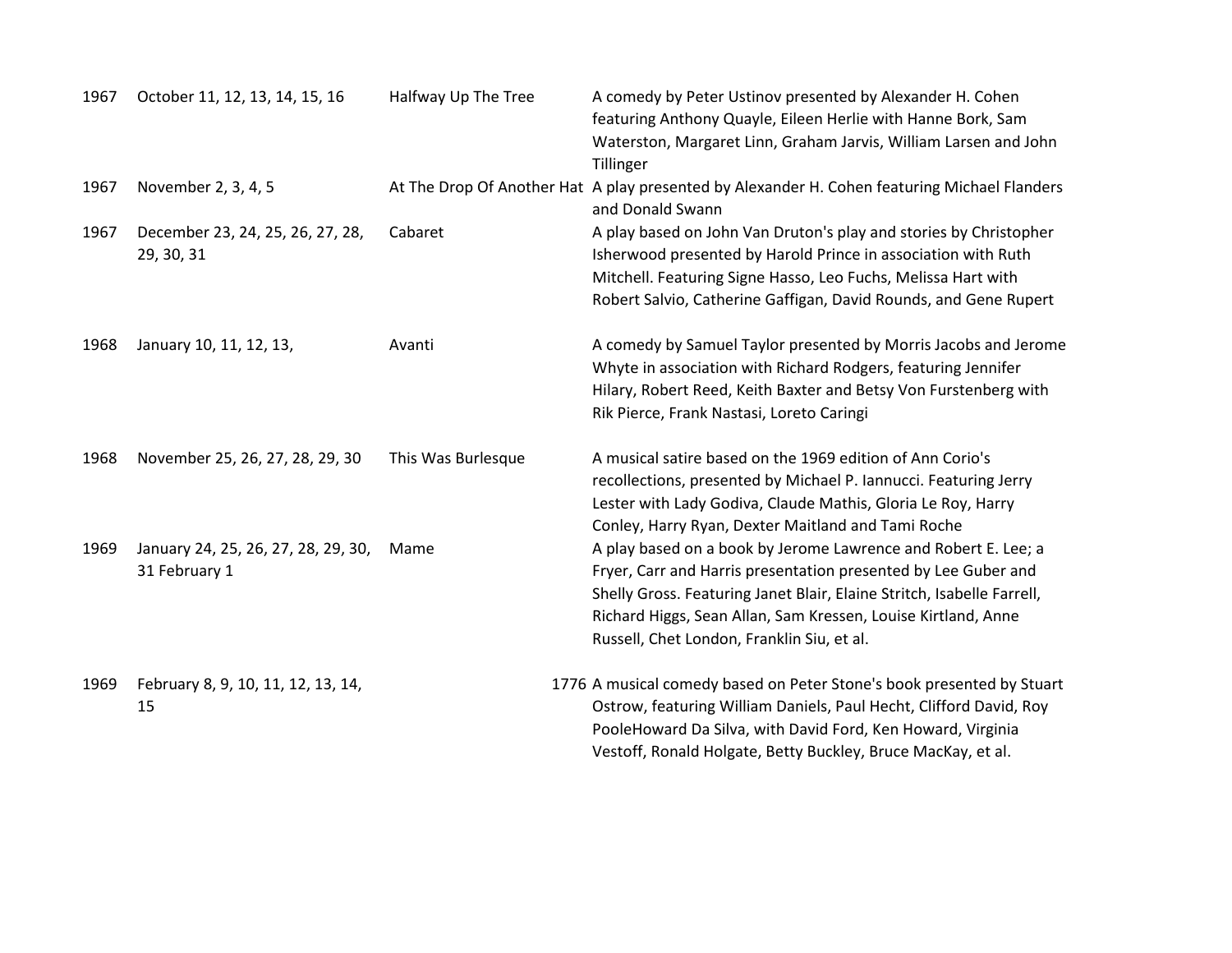| 1969 | April 14, 15, 16, 17, 18, 19                 | Lovers                                   | A play by Brian Friel presented by Helen Bonfils and Morton<br>Gottlieb by arrangement with Oscar Lewenstein featuring Art                                                                                                                                                                                                   |
|------|----------------------------------------------|------------------------------------------|------------------------------------------------------------------------------------------------------------------------------------------------------------------------------------------------------------------------------------------------------------------------------------------------------------------------------|
|      |                                              |                                          | Carney, Anna Manahan, Eamon Morrisey, Fionnula Flanagan, Mairin<br>D. O'Sullivan and Grania O'Malley                                                                                                                                                                                                                         |
| 1969 | September 1, 2, 3, 4, 5, 6                   | Under The Yum-Yum Tree                   | A comedy by Lawrence Roman presented by Tab Hunter, Margaret<br>O'Brien with Ron Doyle, Eve Brent                                                                                                                                                                                                                            |
| 1969 | September 24, 25, 26, 27                     | The Price                                | A play presented by Robert Whitehead in association with Robert<br>W. Dowling, featuring Arthur Price, Shepperd Strudwick, Michael                                                                                                                                                                                           |
| 1969 | October 8, 9, 10, 11                         | Angela                                   | Strong, Betty Field, Harold Gary<br>A comedy by Sumner Arthur Long presented by Elliot Martin<br>productions and Michael Ellis featuring Geraldine Page, Simon<br>Oakland with Dale Helward, Michaele Myers                                                                                                                  |
| 1969 | October 22, 23, 24, 25                       | I Do! I Do!                              | A play based on Tom Jones's book presented by Davi Merrick<br>featuring Phil Ford and Mimi Hines                                                                                                                                                                                                                             |
| 1969 | October 27, 28, 29, 30, 31 and<br>November 1 | Rosencrantz and<br>Guildenstern Are Dead | A play by Tom Stoppard presented by Producing Managers<br>Company featuring John Church, Clebert Ford, Micheal Aronson,<br>Margo Ann Berdeshevsky, Bruce Clayton-Brown, Mary Hara,<br>Michael Holmes, et al.                                                                                                                 |
| 1969 | November 10, 11, 12, 13, 14, 15              | Fiddler On The Roof                      | A play based on a book by Joseph Stein consisting of Sholom<br>Aleichem's stories, presented by Harold Prince. Featuring Paul<br>Lipson, Mimi Randolph, Bob Carroll, Gretchen Evans, Peter Marklin,<br>Chris Callan, Marise Counsell, Keith Baker, et al.                                                                    |
| 1969 | November 17, 18, 19, 20, 21, 22              | George M                                 | A play based on Michael Stewart's book presented by James and<br>Joseph Nederlander, George M. Steinbrenner 111 and Elizabeth<br>Ireland McGann. Featuring Darryl Hickman with Linda Larson,<br>Pamela Peadon, Jennifer Williams, Judy Knaiz, Jane Coleman, Frank<br>De Sal, Denny Shearer, Tommy Breslin and Ted Pritchard. |
| 1969 | November 26, 27, 28, 29                      | Last Of The Red Hot Lovers               | A comedy presented by Saint-Subber featuring James Coco, Linda<br>Lavin, Marcia Rodd, Doris Roberts                                                                                                                                                                                                                          |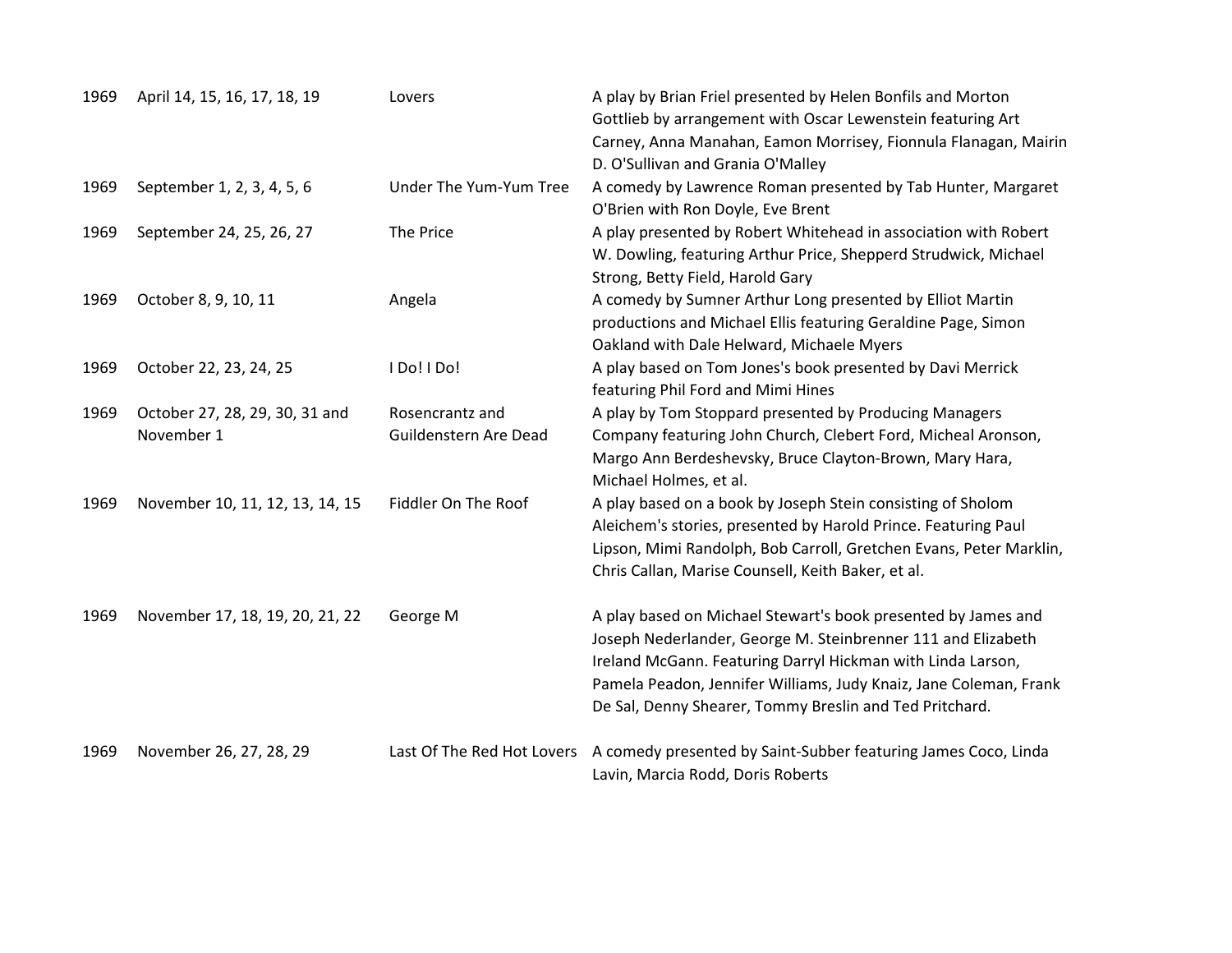| 1969 | December 10, 11, 12                                        | An Ideal Husband         | A play by Oscar Wilde presented by Robert T. Gaus and the Theatre<br>Royal Windsor's First North American tour, featuring Linda<br>Marlowe, Elizabeth Counsell, Cyril Gates, Shirley Cain, Gene Sandys,<br>Edmund Pegge, Robert Cawdron, et al.                                                                         |
|------|------------------------------------------------------------|--------------------------|-------------------------------------------------------------------------------------------------------------------------------------------------------------------------------------------------------------------------------------------------------------------------------------------------------------------------|
| 1969 | December 13, 14, 15                                        | Mrs. Warren's Profession | A play by Georde Bernard Shaw presented by Robert T. Gaus and<br>the Theatre Royal Windsor's First North American tour, featuring<br>Elizabeth Counsell, Michael Malnick, Mary Kerridge, Robert<br>Cawdron, Peter Gale and John Counsell                                                                                |
| 1969 | December 22, 23, 24, 25, 26, 27                            | Sheep On The Runway      | A comedy by Art Buchwald's presented by Roger L. Stevens, Robert<br>Whitehead, Robert W. Dowling, featuring Martin Gabel, John<br>McGiver, Richard Castellano, Elizabeth Wilson, Barnard Hughes with<br>Will Mackenzie, Remak Ramsay, et al.                                                                            |
| 1970 | January 10, 11, 12, 13, 14, 15, 16,<br>17                  | Georgy                   | A musical based on Tom Mankiewicz's book, presented by Fred Coe<br>in association with Joseph P. Harris and Ira Bernstein featuring Dilys<br>Watling, John Castle, Melissa Hart, Stephen Ellliott with Louis<br>Beachner, Helena Carroll, Cynthia Latham, Myra Carter and John<br>O'Leary                               |
| 1970 | January 29, 30, 31 February 1, 2,<br>3, 4, 5, 6, 7         | Cry For Us All           | A musical based on Albert Marre's production on William Alfred's<br>play (Hogan's Goat) presented by Mitch Leigh in association with C.<br>Gerald Goldsmith. Featuring Joan Diener, Robert Weede, Steve<br>Arlen, Tommy Rall, Margot Moser with Dolores Wilson, Edwin<br>Steffe, William Griffis, et al.                |
| 1970 | March 23, 24, 25, 26, 27, 28                               | Hadrian VII              | A musical written by Peter Luke presented by Lester Osterman<br>Productions, Bill Freedman and Charles Kasher. Featuring Hume<br>Cronyn with the Stratford National Company Of Canada; Malcolm<br>Armstrong, Margaret Braidwood, Lisa Cole, Paul Craig, Donald Ewer,<br>Louis Guss, Paul Harding, John Maddison, et al. |
| 1970 | September 14, 15, 16, 17, 18, 19,<br>20 21, 22, 23, 24, 25 | Two By Two               | A musical based on Peter Stone's book presented by Richard Rogers<br>featuring Danny Kaye with Harry Goz, Madeline Kahn, Michael<br>Karm, Walter Willison, Tricia O'Neil, Marilyn Cooper and Joan<br>Copeland                                                                                                           |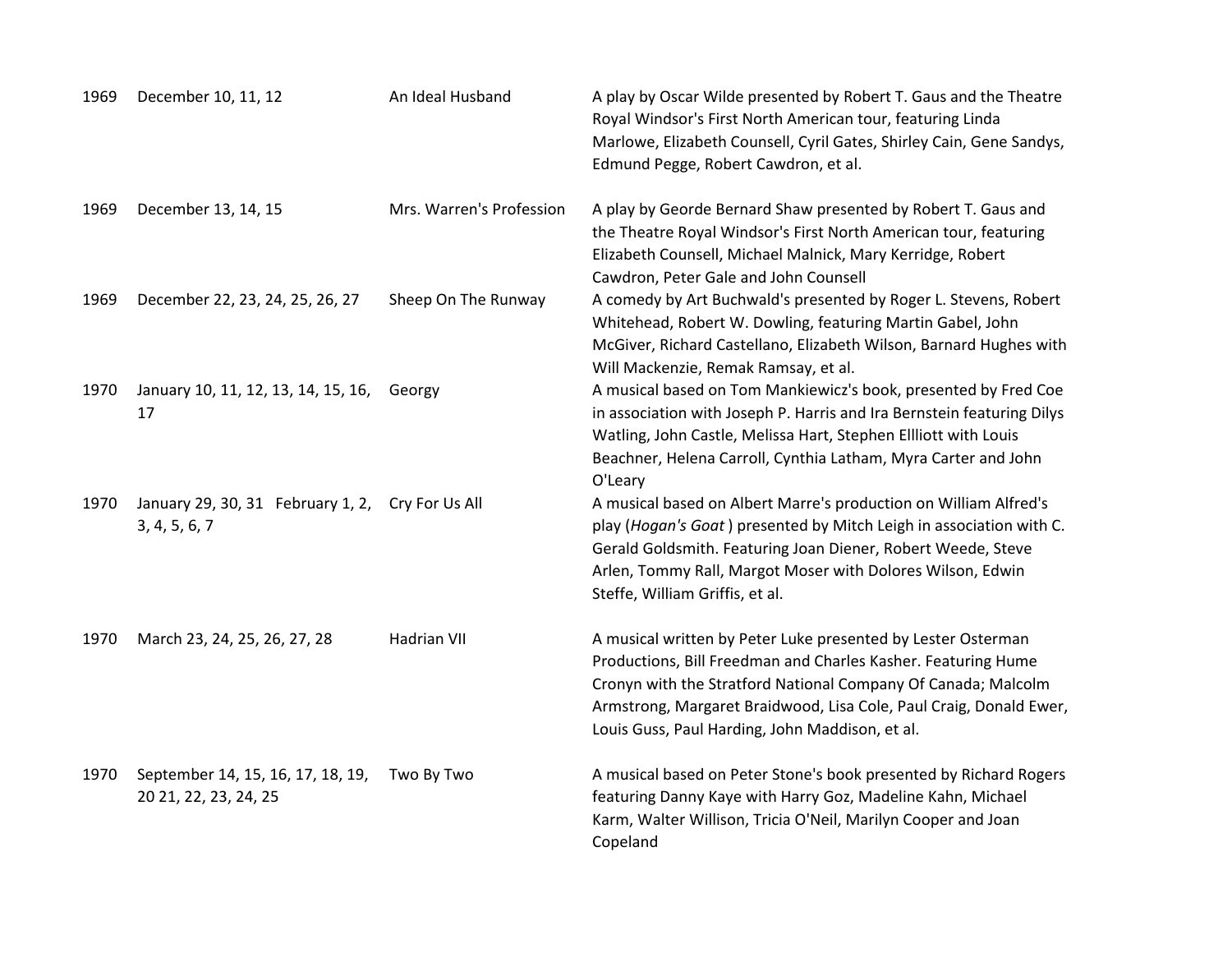| 1970 | November 16, 17, 18, 19, 20, 21                                    | Fiddler On The Roof         | A musical based on Sholom Aleichem' Stories by special permission<br>of Arnold Perl, presented by Harold Prince in association with<br>Theatre Now, Inc. Featuring Bob Carroll with Fritzi Burr, Lila Teigh,<br>Ronald Coralian, Sydney Ben-Zali, Mary-Ann Chinn, Doreen Dunn,<br>Stacy McAdams, Lewis Jacobson, Sanford Seeger, et al.                                                                      |
|------|--------------------------------------------------------------------|-----------------------------|--------------------------------------------------------------------------------------------------------------------------------------------------------------------------------------------------------------------------------------------------------------------------------------------------------------------------------------------------------------------------------------------------------------|
| 1971 | February 22, 23, 24, 25, 26, 27, 28 Hair<br>March 1, 2, 3, 4, 5, 6 |                             | Broadway biggest hit in history based on Gerome Ragni and James<br>Rodo's book presented by Hair Confederacy, Pakalolo Tribe and<br>Michael Butler. Featuring Sue Allenson, Frankie Karl, Carlos Milton,<br>Debby Andrews, Helen Lashaunne, Karin Patterson, Ynez Anthony,<br>Jennifer Lee, Stanley Ramsey, Michael Brown, Cliff Lipson, Doug<br>Powell, Dennis Brown, Robert Mandolph, Steve Scharf, et al. |
| 1971 | April 28, 29, 30 and May 1                                         | <b>Butterflies Are Free</b> | A broadway comedy presented by Arthur Whitelaw, Max J. Brown<br>and Byron Goldman, featuring Gloria Swanson with David Huffman,<br>Kristina Callahan and Micheal Shannon                                                                                                                                                                                                                                     |
| 1971 | December 6, 7, 8, 9, 10, 11                                        | Company                     | A musical comedy based on George Furth's book, presented by<br>Harold Prince in association with Ruth Mitchell and Theatre Now,<br>Inc. Featuring George Chakiris, Louisa Flaningam, Robert Goss,<br>Marian Hailey, Del Hinkley, Ann Johnson, Jane A. Johnston, et al.                                                                                                                                       |
| 1972 | January 17, 18, 19, 20, 21, 22                                     | Purple                      | A hit comedy based on the play, Purlie Victorious by Ossie Davis<br>presented by Philip Rose. Featuring Robert Guillaume, Patti Jo, Art<br>Wallace, Sherman Hemsley, Carol Jean Lewis, Tommy Breslin,<br><b>Esther Rolle and Shirley Monroe</b>                                                                                                                                                              |
| 1972 | February 26, 27, 28, 29 March 1,<br>2, 3, 4                        | The Others                  | A play by Richard Lortz presented Jerry Schlossberg, Jerry Hammer<br>and Adela Holzer, featuring Julie Harris and Richard Lortz                                                                                                                                                                                                                                                                              |
| 1972 | November 6, 7, 8, 9, 10, 11                                        | The Jockey Club Stakes      | A play presented by The Kennedy Center For The Performing Arts.<br>Featuring Wilfrid Hyde-White, Robert Coote, Geoffrey Sumner with<br>Carolyn Lagerfelt, Thayer David, Phillp Kerr, Dillion Evans,<br>Christopher Bernau, Joan Bassie, Norman Allen, Albert Sanders and<br><b>Enid Rodgers</b>                                                                                                              |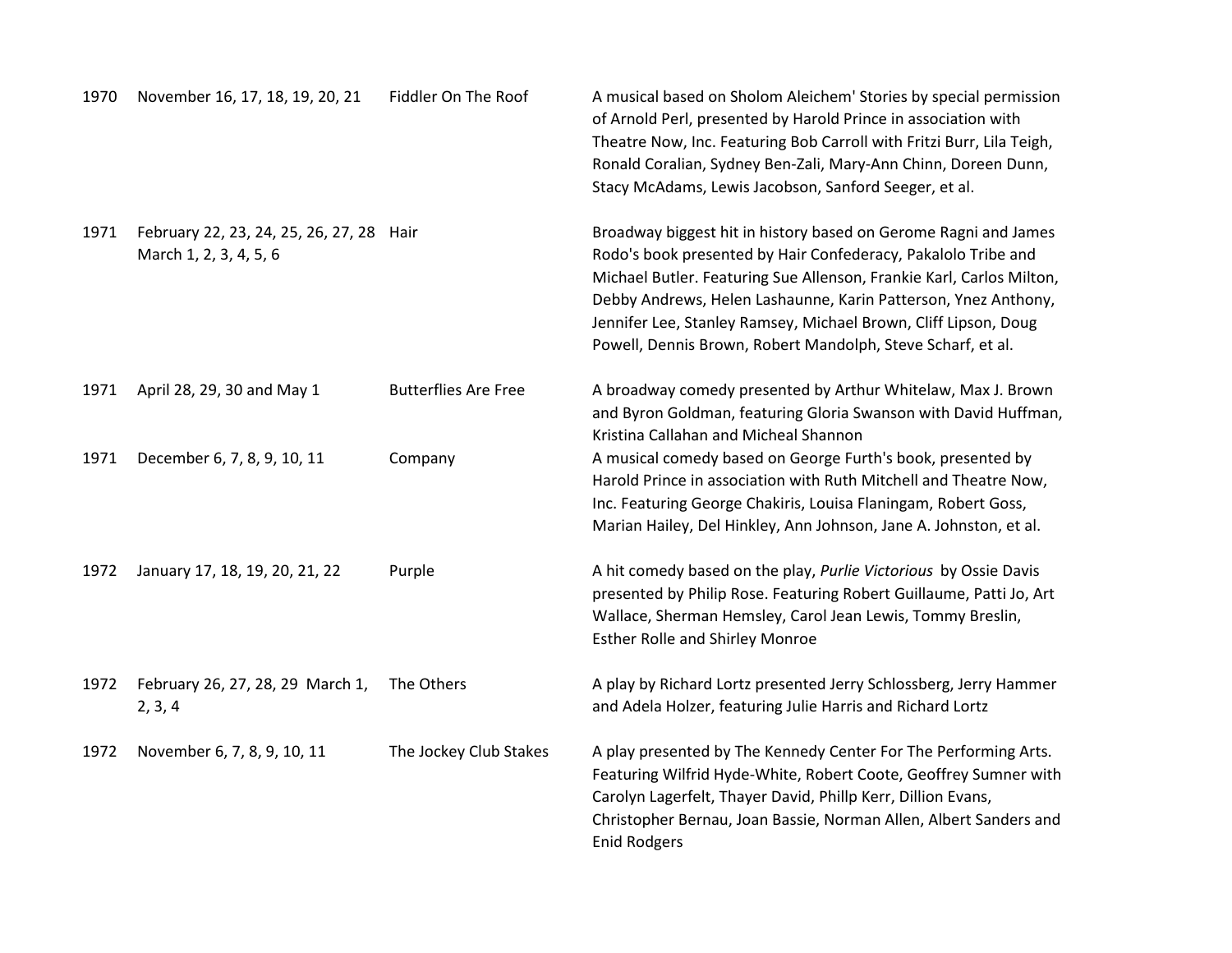| 1973 | September 22, 23, 24, 25, 26, 27,<br>28, 29                             | Veronica's Room                                | A play by Ira Levin, presented by Morton Gottlieb. Featuring Eileen<br>Heckart, Arthur Kennedy with Regina Baff and Kipp Osborne                                                                                                                                                                       |
|------|-------------------------------------------------------------------------|------------------------------------------------|--------------------------------------------------------------------------------------------------------------------------------------------------------------------------------------------------------------------------------------------------------------------------------------------------------|
| 1973 | November 19, 20, 21, 22, 23, 24                                         | You Never Can Tell                             | A Bernard Shaw's comedy presented by Shaw Festival Of Canada<br>featuring Richard Murdoch, Paxton Whitehead with Patricia Gage,<br>James Valentine and Sheila Haney                                                                                                                                    |
| 1974 | January 7, 8, 9, 10, 11, 12                                             | Noel Coward In Two Keys                        | The American premiere presented by Richard Barr, Charles<br>Woodward in association with Michael Frazier, featuring Anne<br>Baxter, Hume Cronyn, Jessica Tandy with Thom Christopher                                                                                                                   |
| 1974 | May 13, 14, 15, 16, 17, 18                                              | A Community Of Two                             | A comedy by Jerome Chodorov presented by Ambrose Productions,<br>featuring Claudette Colbert, George Gaynes with Lou Gilbert, Sylvia<br>Daneel, Peter Adams, Mary Case and David Winn                                                                                                                  |
| 1974 | March 25, 26, 27, 28, 29, 30                                            | The Real Inspector Hound<br>and After Magritte | Two plays by Tom Stoppard presented by The John F. Kennedy<br>Center For The Performing ArtsL. Stevens - Chairman). Featuring<br>Robert Vaughn, Noel Craig, Michael Egan, Connie Forslund, John-<br>David Keller, Bruce Kornbluth, Katherine McGrathe, Johnathan Sand<br>and Kate Wilkinson            |
| 1974 | April 29, 30<br>May 1, 2, 3, 4                                          | That Champion Season                           | An award winning play; recipient of Tony, Pulitzer and N.Y. Critics'<br>awards. Presented by New York Shakespeare Festival, featuring<br>Forrest Tucker, Phillip R. Allen, Jonathan Bolt, George Dzundza and<br>Jess Osuna                                                                             |
| 1975 | February 1, 2, 3                                                        | The River Niger                                | A play written by Joseph A. Walker presented by Tom Mallow,<br>featuring Mel Winkler, Olivia Williams, Obaka Adedunyo, Leona<br>Johnson, Jeffrey Miller, Thelma Louise Carter, Cary Barnes, Lorey<br>Hayes, Ramon Rafiur, Bill Henry Douglass, Victor Willis, Emma<br>Angeline Butler and Wayne Elbert |
| 1975 | February 4, 5, 6, 7, 8, 9, 10, 11, 12, The Magic Show<br>13, 14, 15, 16 |                                                | A play based on Bob Randall's book, presented by Edgar Lansbury,<br>Joseph Beruh and Ivan Reitman. Featuring Peter Depaula, Pippa<br>Pearthree, Hester Lewellen, Signa Joy, Susan Edwards, Daniel Cass,<br>W. P. Dremak, Richard Balestrino, Robert Brubach and Paul Keith                             |